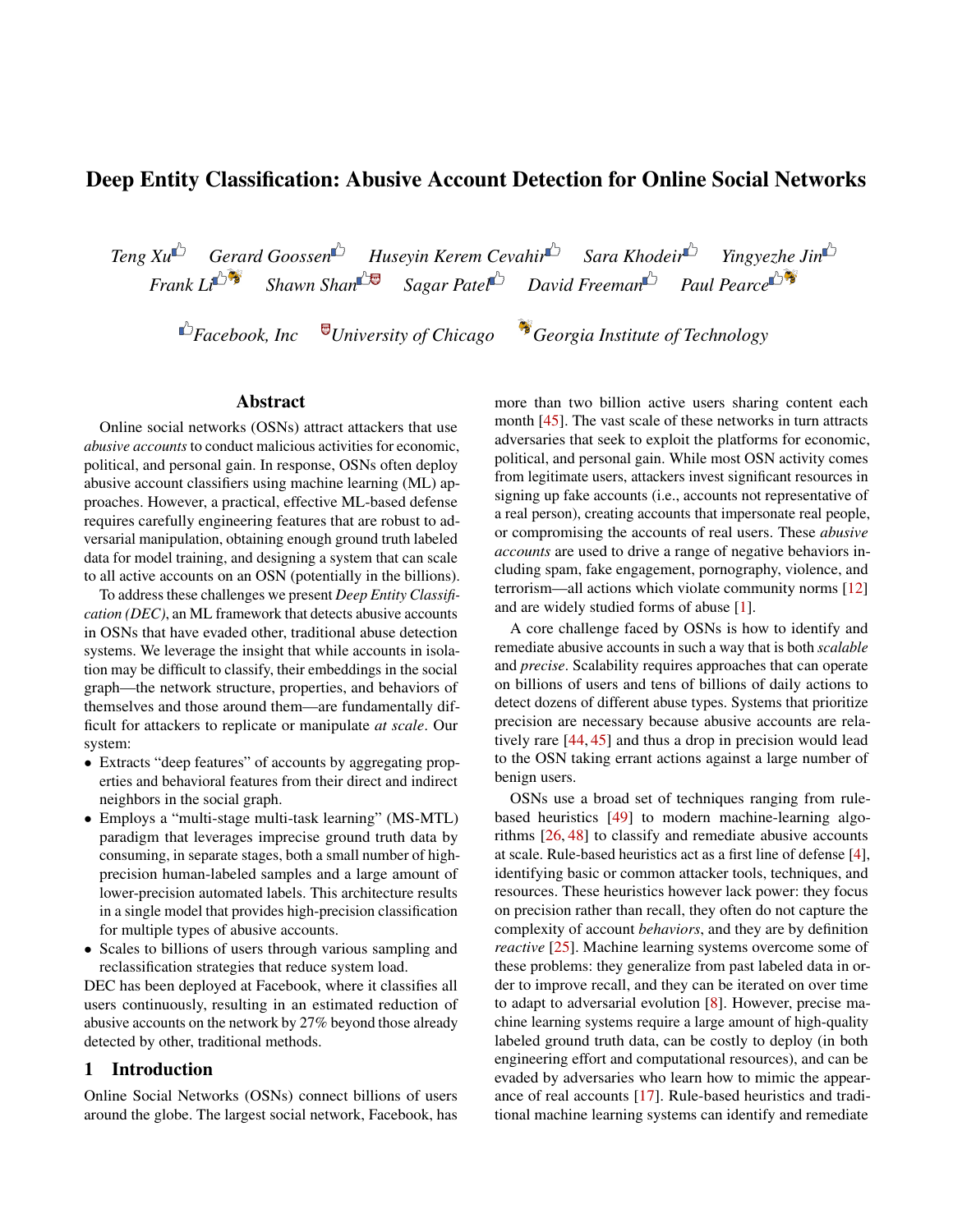the vast majority of abuse [\[4\]](#page-15-2), but identifying the remaining hard-to-classify accounts—those that closely resemble real users and/or evade OSN defenses—requires fundamentally different and more complex solutions.

A critical insight is that while attackers can produce abusive accounts that appear legitimate *in isolation*, those accounts' embedding in and engagement with the social graph are fundamentally difficult to forge. For example, the number of friend requests sent by a given user is easy for an attacker to control, but the number of friend requests sent by all of that user's friends is outside of the attacker's control.<sup>[1](#page-1-0)</sup> Although attackers can attempt to camouflage their accounts by connecting to legitimate nodes in the graph, this strategy not only is prohibitive to implement at scale, but also creates side effects (e.g., large numbers of rejected friend requests) that are detectable by traditional means.

Leveraging this insight, we develop *Deep Entity Classification (DEC)*, [2](#page-1-1) a method and supporting system for OSN abusive account detection. Instead of classifying accounts based on "direct" features and behaviors, DEC leverages social network structure, extracting more than 20,000 features for each account, by operating across the graph. These features are used to train supervised machine learning models that *classify accounts across many different kinds of abuse.* The DEC system consists of label generation and feature extraction, as well as model training, deployment, and updating. Ultimately DEC produces per-account abusive classification results that are robust to adversarial iteration (Section [7\)](#page-9-0).

The large number of features generated by DEC's graph traversal imposes two challenges in terms of model training. First, if applied naïvely, the large feature space could dramatically increase the underlying model complexity, resulting in poor generalization and degraded performance. Second, obtaining proper generalization across so many features would require a prohibitively large training set in a problem space where high-quality human-labeled data is difficult to obtain at billion-user scale.

The second key DEC insight is that in addition to smallscale, high-quality human-labeled data, we can utilize the results of rule-based heuristics as additional "approximate labels." The classifications from such rules are not human reviewed and thus have lower precision than human-reviewed data, but the absolute quantity is much higher.

Building on this insight, we design a "multi-stage multitask learning" (MS-MTL) framework. Our framework extracts low-dimensional transferable representations via a deep neural network trained using the high-volume approximate labels, then fine-tunes dedicated models given the learned representations and the high-quality human-labeled data.

Model training occurs in two separate stages. The first

stage trains a *multi-task* deep neural network [\[6\]](#page-15-5) on the collected features using the large number of lower-precision approximate labels. Since accounts identified by these lowerprecision signals exhibit a multitude of different abuse types (e.g., spam, objectionable content, or malware), we formulate a learning "task" for each abuse type. We then extract the penultimate layer of the neural network as a low-dimensional feature vector [\[22\]](#page-15-6). This vector is input to the second stage of the model, which is trained using *per-task* high-precision human-labeled data with a standard binary classifier.

MS-MTL allows DEC to learn the underlying common representations of different abuse types in the first model stage, and then to distinguish different abuse types using highprecision data with separate models in the second stage, resulting in a score for each abuse type for each account. In this way we can use a single model to label as "abusive" accounts exhibiting any of a multitude of abuse types (e.g., scams, spam, adult content, etc.).

Our DEC design is deployed at Facebook, where it has run in production for more than two years. During that time DEC led to the identification and remediation of hundreds of millions of abusive accounts. By comparing the number of accounts actioned by DEC with an unbiased estimate of the number of abusive accounts remaining on the platform, we infer that DEC is responsible for reducing the volume of abusive accounts by approximately 27%.

In summary, our contributions include:

- The algorithmic design, system architecture, and implementation of DEC. Extracting more than 20,000 features per entity, across multiple hops, for billions of active users, presents a unique set of systems challenges (Section [4\)](#page-4-0).
- A novel feature extraction process that produces "deep features" (Section [5\)](#page-5-0) that, over our evaluation, showed no signs of adversarial adaptation (Section [7.4\)](#page-12-0).
- The MS-MTL classification paradigm, which allows us to use a single model architecture to produce high-precision classifiers for each abuse class (Section [6\)](#page-7-0).
- A quantitative evaluation of DEC and MS-MTL vs. other approaches, as well as a qualitative assessment of the impact DEC has had on the overall state of abusive accounts not caught by other systems (i.e., those hardest to classify) at Facebook (Section [7\)](#page-9-0).
- A discussion of the lessons learned from two years of production deployment at Facebook (Section [8\)](#page-12-1).

### 2 Background

Here we present an overview of abusive accounts on OSNs, existing defenses, and relevant machine learning terminology.

## 2.1 Abusive Accounts

We define an *abusive account* to be any account that violates the written policies of a given OSN (e.g., [\[12\]](#page-15-0)). Attackers use abusive accounts for various reasons, including for financially motivated schemes (e.g., spreading spam, scams, objection-

<span id="page-1-0"></span><sup>&</sup>lt;sup>1</sup>See Section [8.4](#page-14-0) for consideration of the case where attacker creates groups of abusive accounts that are connected to each other.

<span id="page-1-1"></span><sup>&</sup>lt;sup>2</sup> In this context "deep" refers to the features generated via network fanout from each account, not neural network structure.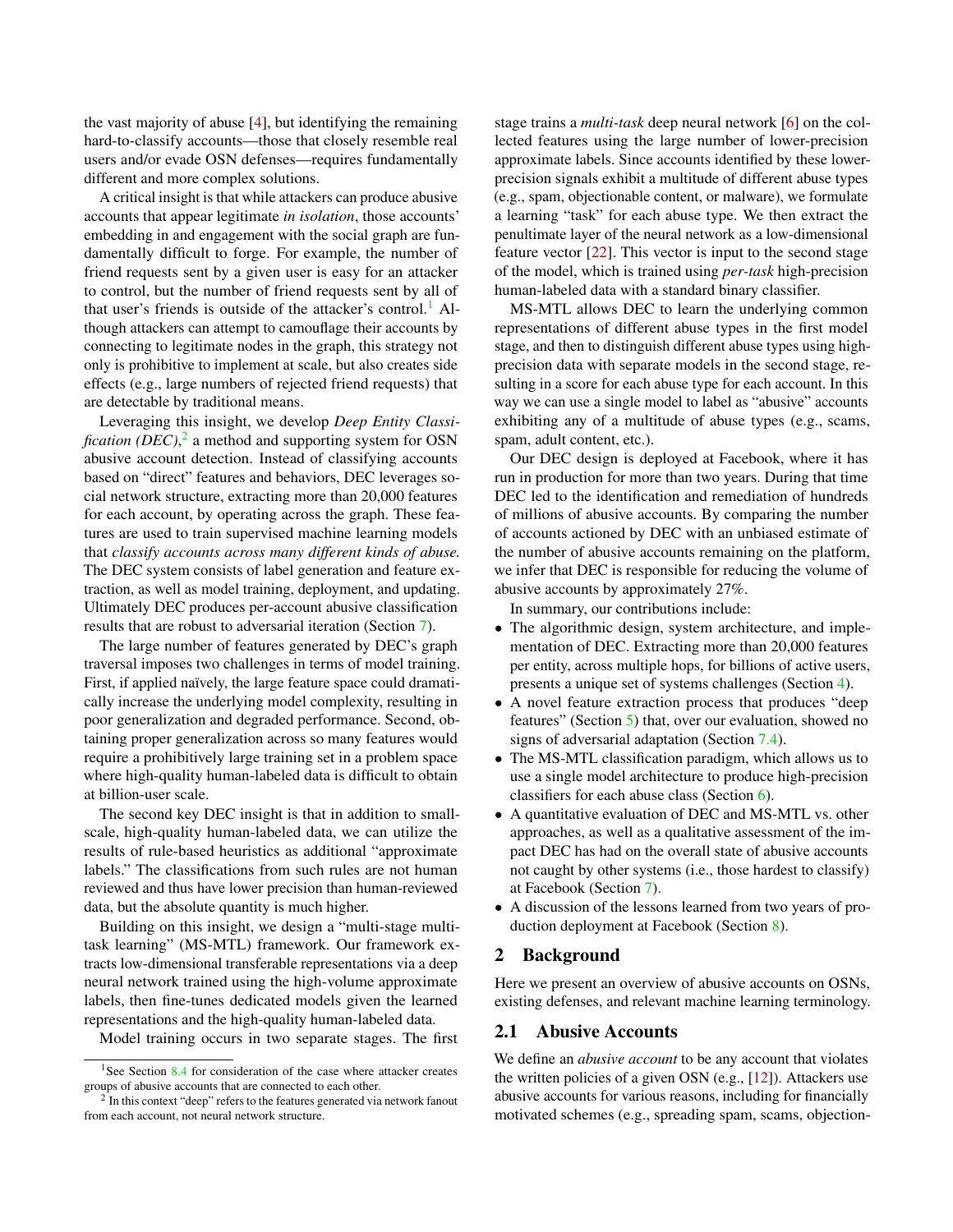able content, or phishing links [\[13–](#page-15-7)[15\]](#page-15-8)) and for causing user harm (e.g., online harassment or terrorism [\[16\]](#page-15-9)). Abusive accounts can be broadly broken down along two dimensions:

- 1. Account Provenance. An abusive account can be *fake*, where the account does not represent an actual person or organization, or *real*, where it is a legitimate user account, though potentially hijacked by an attacker. $3$
- 2. Abusive Behavior. An abusive account can be characterized by the type of abuse it conducts, such as spreading *scams* or *spam*.

## 2.2 Defenses

There are multiple types of defenses against abusive accounts on OSNs. Rule-based heuristics, such as rate limits on particular user actions, are straightforward, easy to design and evaluate, and can be quite powerful in practice. However, they are often reactive, permitting some amount of abuse before a threshold is crossed and a rule is triggered. In addition, they conservatively focus on precision rather than recall to avoid false positives.

Another large-scale detection technique is machine learning-based classification, which affords increased complexity of the detection algorithm through digesting more features. However, adversaries can adapt (sometimes quickly) in response to classifier actions [\[10\]](#page-15-10), making it challenging to properly design features that are difficult for adversaries to discover and evade. Another challenge of this approach is to collect enough high-precision training data. Human labeling is typically the most reliable source but can be expensive in terms of time, money, and human effort.

Rule-based heuristics and typical machine-learning based classifiers are able to identify the vast majority of abusive activity in online services [\[4\]](#page-15-2). Identifying those accounts that are able to evade the primary detection systems presents a especially difficult challenge, as they represent the *hardest* to classify accounts. For example, such accounts may be those that adversaries have iterated on while adapting to OSN defenses, or they may very closely resemble real users. The system we present in this paper is designed to mitigate these issues by employing sparse aggregated features on the social graph that should be difficult for attackers to manipulate, and by using a multi-stage training framework.

### 2.3 Machine Learning Terminology

In this section we describe the machine learning terminology relevant to DEC.

#### 2.3.1 Deep Neural Networks

The first stage of DEC uses a deep neural network (DNN) architecture [\[31\]](#page-16-4). It is a cascade of multiple layers of nonlinear processing units for feature extraction and transformation. Each successive layer uses the output from the previous layer as input. In deep learning, each layer learns to transform its input data into a slightly more abstract and composite representation, with the last layer outputting a single score.

#### 2.3.2 Embeddings

In the context of neural networks, *embeddings* are lowdimensional, continuous, learned vector representations of a discrete feature vector. Neural network embeddings are useful because they can reduce the dimensionality of categorical variables and meaningfully represent categories in the transformed space [\[28\]](#page-16-5). A common usage of embeddings is to serve as input features for machine learning models. In each layer of a deep neural network, a low-dimensional vector can be extracted as the embedding of the layer.

### 2.3.3 Gradient Boosted Decision Trees

The embedding of the last layer of deep neural network in DEC's first stage is used as the input feature vector for the second stage of DEC training, which uses a model of gradient boosted decision trees (GBDTs). GBDTs are a machine learning approach that iteratively constructs an ensemble of weak decision tree learners through boosting. It is a widely used algorithm in classification and regression [\[20\]](#page-15-11).

### 3 Related Work

The problem of detecting abusive accounts in OSNs has received a great deal of attention in the literature. We split the published efforts into three categories based on technique, and also describe the relevant machine learning literature.

## 3.1 Detecting Abusive Accounts

Several works have explored using graph structure and the features of neighboring nodes to detect abuse. Yang et al. examined the effectiveness of graph and neighbor-based features to identify spammers on Twitter [\[58\]](#page-17-2). Their work formalized 24 detection features—including four graph-based and three direct neighbor properties—showing how these features could identify spammers better than prior state-of-the-art solutions [\[32,](#page-16-6) [49,](#page-17-0) [53\]](#page-17-3). Our work creates a generalized machinelearning framework (utilizing these features among many others) based on graph, direct, and indirect neighbor features (the "deep entity") which scales to billions of social network users.

Other work has focused exclusively on graph structure, with the goal of identifying groups or connected components. Stringhini et al. produced EVILCHORT, a system designed to identify accounts with common networking resources (e.g., IP addresses) and ultimately generate groups of malicious actors [\[50\]](#page-17-4). Earlier, Zhao et al. created BotGraph, which creates an activity graph from user actions and uses that graph to identify tightly connected components indicative of abuse [\[64\]](#page-17-5). Instead of focusing on the structure of the graph, Nilizadeh et al. observed how spam moved through the graph to identify common propagation patterns [\[38\]](#page-16-7). Compared to these works, we

<span id="page-2-0"></span><sup>3</sup>Real user accounts that violate OSN policies *without* having been compromised are outside the scope of this work, as they are relatively small in volume and are actioned on by other systems.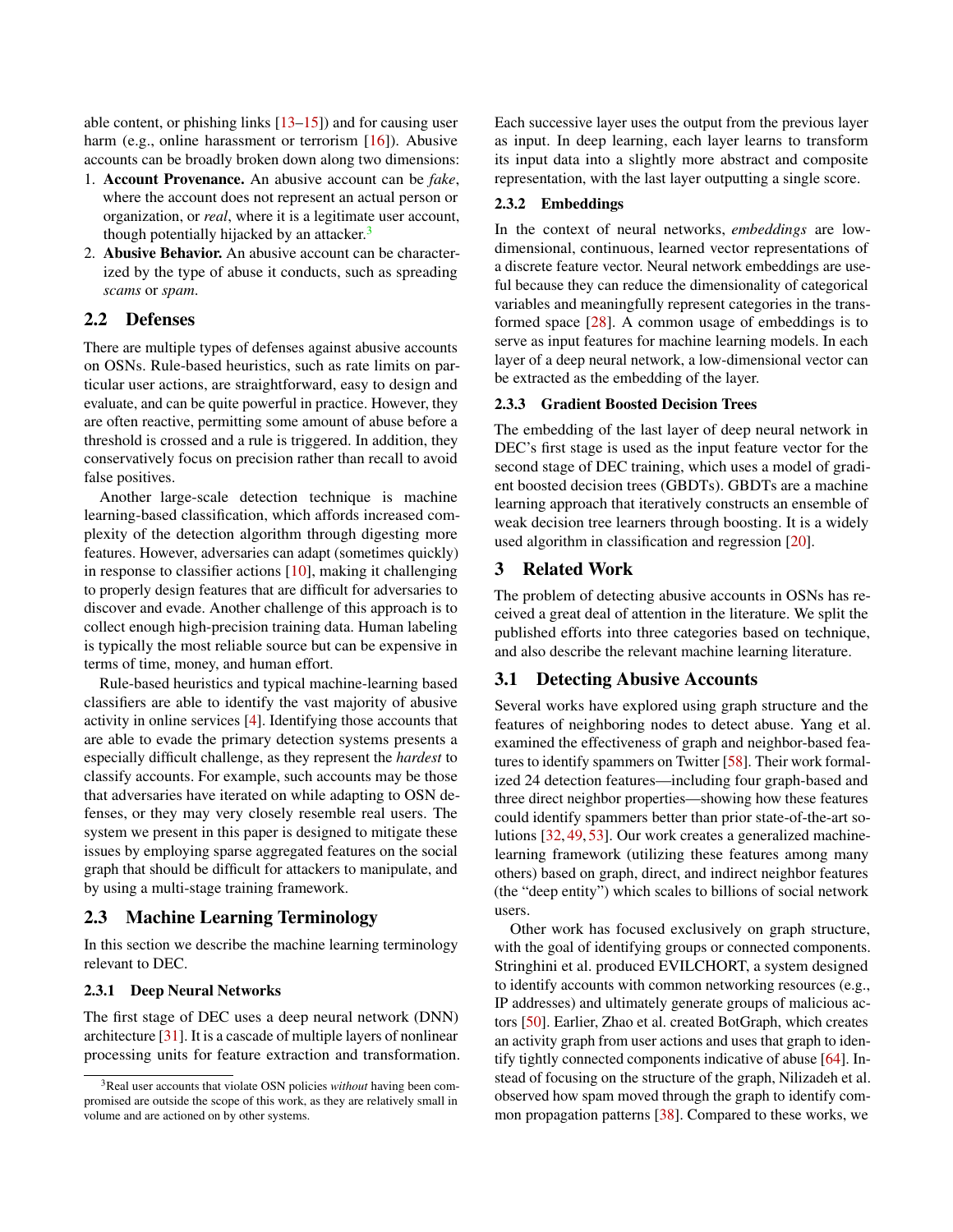focus on a generalized framework which leverages such features, as well as a scalable machine learning approach which is utilized continuously at Facebook.

An alternative approach uses "honeypot" accounts to ultimately yield features which could be used for detection. Stringhini et al. used honeypot Twitter accounts to collect direct account, behavior, and content signals which could be used to identify spammers [\[49\]](#page-17-0). Similarly, Lee et al. also used honeypot Twitter and myspace accounts to collect direct account, content, and timing signals, also identifying abuse [\[32\]](#page-16-6). The features from both these works were later formalized and further analyzed (along with other features) by Yang et al. [\[58\]](#page-17-2).

## 3.2 Sybil Accounts

A *Sybil attack* refers to an attack where individual malicious users join the OSN multiple times under multiple fake identities. Many algorithms and systems have been proposed to defend against Sybil attacks.

Yu [\[61\]](#page-17-6) conduct a comprehensive study comparing various Sybil defenses on social networks as of 2011. A typical graph theory-based Sybil defense systems is SybilGuard [\[63\]](#page-17-7). The protocol is based on the social graph among user identities, where an edge between two identities indicates a humanestablished trust relationship. The key observation is that malicious users can create many identities but few trust relationships. Thus there is a disproportionately small "cut" in the graph between the sybil nodes and the honest nodes. However, there are two downsides of SybilGuard: it can allow a large number of sybil nodes to be accepted, and it assumes that social networks are fast mixing, which has not been confirmed in the real world. Yu et al. [\[62\]](#page-17-8) propose a SybilLimit protocol that leverages the same insight as SybilGuard but offers near-optimal guarantees. Yang et al. claim that sybils do not form tight knit communities, as other work has explored [\[59\]](#page-17-9); instead, linkages are formed between sybils and normal users "accidentally" and therefore tight linkage-based defenses in isolation are problematic.

SybilInfer, proposed by Danezis and Mittal [\[9\]](#page-15-12), is another sybil detection system. It uses a probabilistic model of honest social networks and a Bayesian inference engine that returns potential regions of dishonest nodes. SybilRank [\[5\]](#page-15-13) is a detection framework that has been deployed in Tuenti's operation center. It relies on social graph properties to rank users according to their perceived likelihood of being fake, and has been shown to be computationally efficient and scalable. Wang et al. [\[54\]](#page-17-10) take a different appproach, instead focusing on user actions as a stream and making the observation that the stream of actions for some types of attacks will be different than that of regular users.

While most Sybil defense algorithms and systems focus on exploring connections inside the social graph, this approach may fail to detect some types of abuse such as compromised accounts since they are not distinguishable on the

social graph. DEC instead operates by combining information from the social graph with direct user features to conduct general abuse classification, irrespective of Sybil properties.

## 3.3 User Footprint

A "user footprint" is a signal that can be used to identify the behaviors of a same user across different OSNs. Malhotra et al. [\[37\]](#page-16-8) propose the use of publicly available information to create a digital footprint of any user using social media services. This footprint can be used to detect malicious be-haviors across different OSN platforms. Xiangnan et al. [\[29\]](#page-16-9) study the problem of inferring anchor links across multiple heterogeneous social networks to detect users with multiple accounts. The key idea is that if a user is abusive on one platform, they are likely to be abusive on other platforms. However, the user footprint is not helpful when a user is only dedicated to spreading abuse in a single platform, which is the focus of DEC.

## 3.4 Machine Learning

In this section we describe the relevant machine learning works that DEC draws inspiration from.

### 3.4.1 ML for Abuse Detection

Machine learning-based classification is widely used in abuse detection. Stein et al. [\[48\]](#page-17-1) proposed one of the first machine learning frameworks for abuse detection, applied to Facebook in 2011. The system extracts users' behavioral features and trains a machine learning model for classification. A similar spam detection system using content attributes and user behavior attributes has been deployed on Twitter as described by Benevenuto et al. [\[3\]](#page-15-14). These efforts laid the groundwork for our "behavioral" model described in Section [7.2.](#page-10-0)

Fire et al. [\[18\]](#page-15-15) propose the use of topological anomalies on the social graph to identify spammers and fake profiles. Their approach uses only four features per user, all of which are related to the degree of graph connection of the user and their friends. The approach is proven to be useful in various OSNs. For DEC we employed a similar approach for feature extraction, however with a greatly expanded feature space.

In terms of classification algorithms, Tan et al. [\[51\]](#page-17-11) designed an unsupervised spam detection scheme, called UNIK. Instead of detecting spammers directly, UNIK works by deliberately removing non-spammers from the network, leveraging both the social graph and the user-link graph. In the context of supervised learning, Lin et al. [\[35\]](#page-16-10) conducted experiments on a Twitter dataset to compare the performance of a wide range of mainstream machine learning algorithms, aiming to identify the ones offering satisfactory detection performance and stability based on a large amount of ground truth data.

#### 3.4.2 Other Relevant ML Work

Recent advances in machine learning, especially in graph learning, transfer learning, and online learning, can also be applied to ML-based abusive account detection.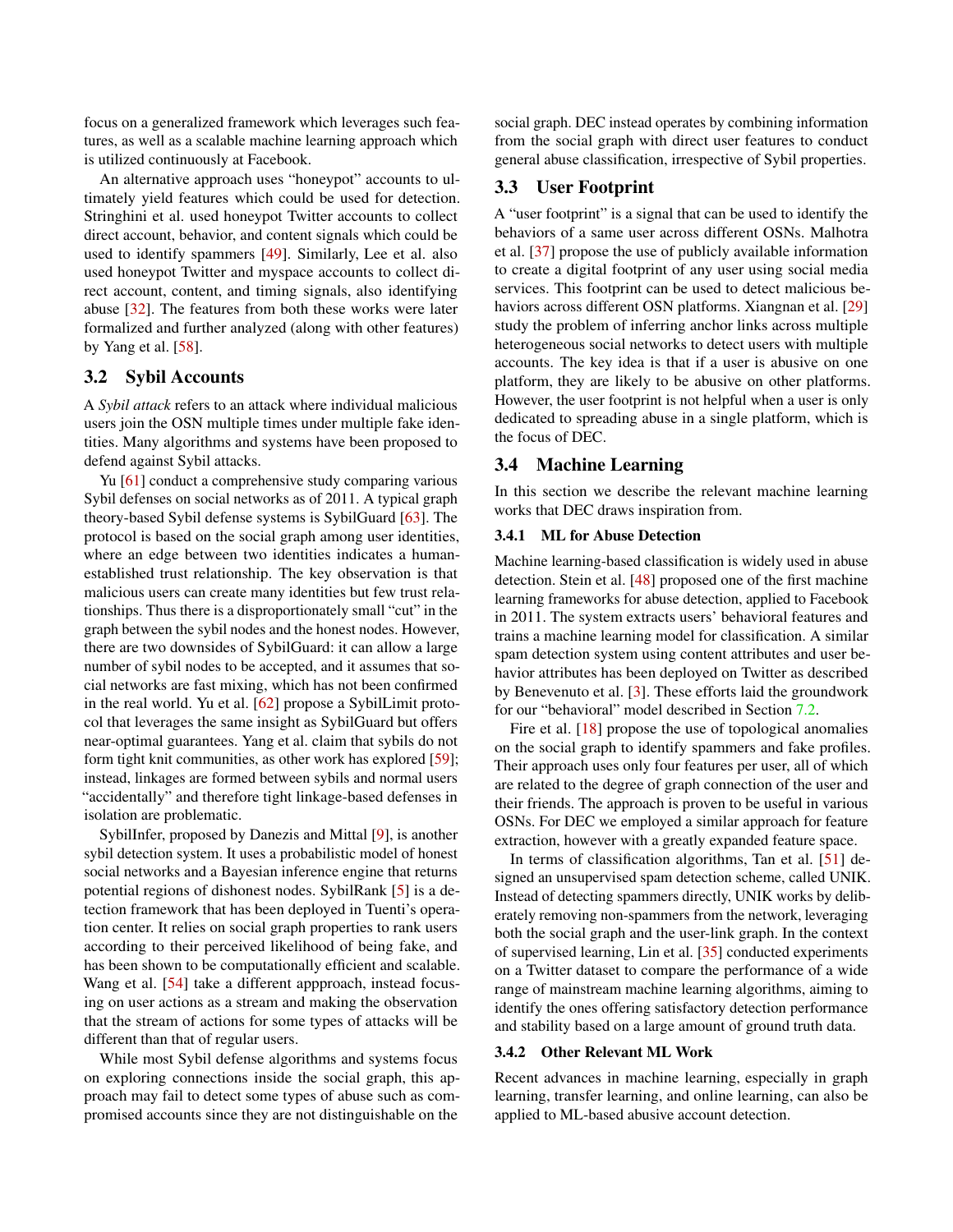*Graph learning* seeks to learn a node embedding or make predictions using relations in the graph. Variants of the techniques have been applied to modeling social networks [\[40\]](#page-16-11), object interactions [\[24\]](#page-16-12), citation networks [\[27\]](#page-16-13), and abstract data structures in program verification [\[34\]](#page-16-14). Perozzi et al. [\[40\]](#page-16-11) proposed an unsupervised graph learning technique to learn node embeddings using random walks in the local graph. Recent works on graph neural networks (GNNs) [\[27,](#page-16-13) [33,](#page-16-15) [55\]](#page-17-12) extend convolutional neural networks to perform node classifications. However, none of the existing graph learning approaches has been shown to scale to billions of nodes as in a typical OSN social graph. We are actively experimenting with GNNs for DEC and have encountered numerous technical challenges in getting the system to work on a graph as large and diverse as that of an OSN. Our exploratory work does suggest potential improvements in model performance, but at a much higher computational cost for training.

*Transfer learning* uses existing pre-trained models or embeddings as a basis for training models for new tasks. The technique is commonly used to improve the performance of ML models (e.g., facial recognition or image segmentation [\[39,](#page-16-16) [60\]](#page-17-13)), especially in cases where little labeled training data is available. In DEC, we leverage transfer learning to boost our model performance by training the first-stage embedding on a second set of labels.

*Online learning*, first proposed by Saad et al. [\[43\]](#page-16-17), is a technique to tune existing ML classifiers in real time using newly available training data. Classified samples are sent for labeling, which updates the training set to better capture potential adaptive behaviors; retraining then strengthens the classifier against such behaviors [\[2\]](#page-15-16). In theory DEC could be adapted to incorporate online learning; however, our human labels are expensive and take a long time to collect, so the benefit of online learning over our current approach of regular offline retraining would be minimal.

*Active learning* [\[7,](#page-15-17) [46\]](#page-16-18), similar to online learning, is a technique to retrain the model with new data. In active learning, only the data points in which the model has low confidence are assigned to human labellers for review. This approach is intended to achieve maximum model performance improvement with limited labeling resource. In our work we select accounts *at random* for expert labelling. While active learning is a potential avenue for improvement, we have been unable to test it because of labeling constraints: random-sample labeling is used not only for training DEC but also for other applications across Facebook, so any active learning experiments would require additional labellers.

### <span id="page-4-0"></span>4 DEC System Overview

DEC extracts features from active Facebook accounts, classifies them, and then takes actions on the classified abusive accounts. In order to deploy such a system in a scalable way, we need to address multiple challenges, including scalability, latency, variety of abuse types, and false positives. DEC

<span id="page-4-1"></span>

Figure 1: DEC system overview. When an user action occurs on Facebook, the online component will, concurrent with user activity, classify and potentially begin remediation on the user and/or action. Meanwhile, the extracted features from the online component, together with the training data, are used by the offline component to train new models.

uses multiple components in order to handle these challenges separately.

Figure [1](#page-4-1) shows the DEC architecture. At the highest level, we break down DEC into online and offline components, discussed subsequently.

## 4.1 Online Component

DEC is triggered by Facebook user actions. When an action occurs, DEC may, based on heuristics (see Section [5.2\)](#page-6-0), schedule a task concurrent with the user activity to start extracting the raw features for the target node and sampled neighboring nodes. For an average account on Facebook, DEC needs to extract hundreds of features for each of hundreds of neighboring nodes, resulting in tens of thousands of raw features to be extracted. Such queries are computationally expensive, and thus the whole process is done asynchronously offline without influencing the user's normal site activity. After feature extraction, DEC aggregates the raw features to form numerical sparse features (further discussed in Section [6\)](#page-7-0). DEC then generates the classification result for the account based on the aggregated features and the in-production model. If the account is classified as abusive, DEC exercises enforcement on the account.

### 4.2 Offline Component

The offline component of DEC includes model training, and feedback handling.

To classify multiple types of abuse, DEC maintains multiple models, where each model handles a different type of abuse. Each dedicated model is trained on the learned lowdimensional embeddings from the raw features collected as part of the concurrent feature extraction (online component). DEC uses the MS-MTL training framework to simultaneously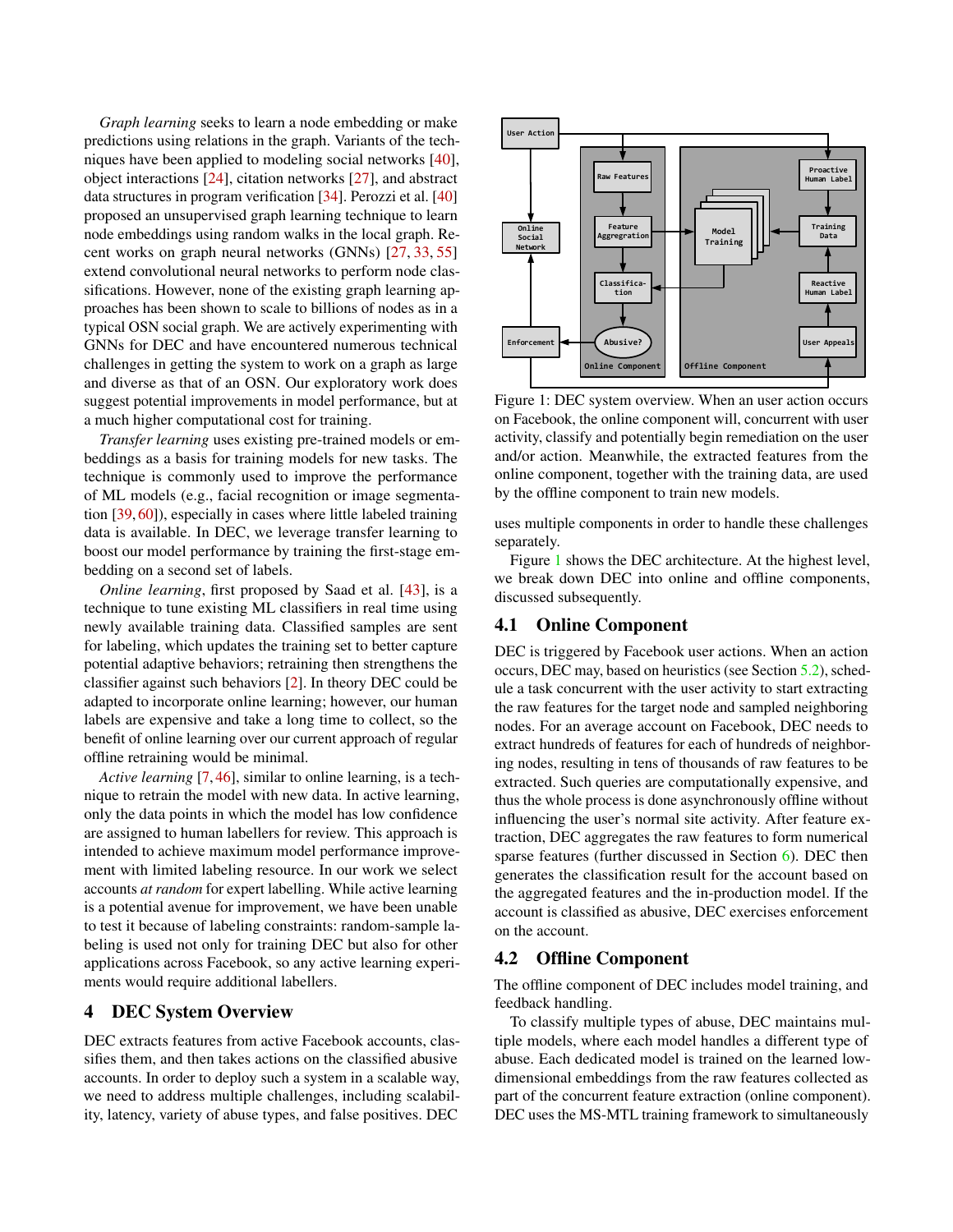train and maintain models for different abuse types (further discussed in Section [6\)](#page-7-0).

As part of our implementation within Facebook, DEC has integrated both human labeling as well as user feedback into the training and enforcement process. Facebook uses a dedicated team of specialists who can label whether an account is abusive. These specialists label accounts both proactively (based on features) and reactively (based on user feedback). For proactive labeling, human labellers check accounts surfaced by various detection signals, take samples, label them, and then take actions accordingly. For the reactive labeling, the process begins when a user appeals an enforcement action (as surfaced through the Facebook product). A human reviewer then investigates the account and either accepts the appeal (false positive from DEC's perspective) or rejects the appeal (true positive). Both proactive and reactive human label results are fed into DEC model training as labeled data. Offline model training uses the human labeled data combined with the extracted features from the online component. After repeated offline and online testing, updated models are deployed into production. DEC is regularly retrained by Facebook to leverage the most recent abuse patterns and signals.

To summarize, DEC:

- 1. Extracts "deep features" across all active accounts on Facebook to allow classification.
- 2. Uses classification to predict the level of abusiveness for all active accounts, keeping up-to-date classification results for all users actively engaging with the network.
- 3. Incorporates user and labeler feedback to iterate classifier models.

### <span id="page-5-0"></span>5 Methods: Deep Feature Extraction

Feature extraction is a core part of DEC. Compared to traditional abuse detection systems, DEC uses the process of aggregate feature calculations which aims to extract deep features of a "target" account.

### <span id="page-5-2"></span>5.1 Deep features

In the context of DEC, "deep" refers to the process of fanning out in the social graph. This graph consists of not only users but all *entities* that the platform supports, such as groups, posts, and more. A *direct feature* is a feature that is a function of a particular entity only, such as account age or group size. A *deep feature* is a feature that is a function of the direct features of entities linked to the entity in question. For example, "average age of an account's friends" is a deep feature for the account. Deep features can be defined recursively, as aggregations of deep features on linked accounts; for example, a deep feature on a photo could be "average number of groups joined by friends of people tagged in the photo."

Deep features are useful for classification because they reveal the position of target node in social graph by looking at neighboring nodes. For instance, in the detection of fake accounts, a common pattern that can be revealed by deep fea-

<span id="page-5-1"></span>Table 1: Types of entities with their example direct features and example deep entities in DEC.

| <b>Entity Type</b>   | <b>Direct Features</b> | Deep Entities                |
|----------------------|------------------------|------------------------------|
| User                 | age, gender            | entities administered, posts |
| Group                | member count, age      | admins, group members        |
| Device               | operating system       | users sharing the device     |
| Photo                | like count, hash value | users in the photo           |
| <b>Status Update</b> | like count, age        | groups it shared to          |
| <b>Group Post</b>    | has a link?            | users commenting             |
| Share                | number of times shared | original creator             |
| <b>IP</b> Address    | country, reputation    | registered accounts          |

tures is the batch creation of fake accounts. When classifying fake accounts, deep features include the features from the IP address that registers the account, as well as all the other accounts created from the IP address. When classifying using the above features, the scripted activity of batch account registration can be easily detected.

A key insight is that deep features not only give additional information about an account, but also are difficult for adversaries to manipulate. Most direct features can easily be changed by the person controlling the entity. For example, account age is controlled by the account owner, and group membership is controlled by the group admin. In contrast, aggregated features that are generated from entities associated with the target account are much more difficult to change. For example, if we consider the age of all of a user's friends, the mean value would be much more difficult to alter by that user, especially when the number of friends is large. Eventually, we can even take a step further by scrutinizing all the friends of friends, and it becomes almost impossible for an adversary to completely change such information.

Table [1](#page-5-1) lists some of the entity types considered by DEC, including user, group, device, photo, status update, and group post. For each entity type, we list a few examples of direct features and deep (or fan-out) entities. For direct features, we use features effectively leveraged by other ML classifiers, as well as those found useful during manual investigations.

Figure [2](#page-6-1) illustrates an example deep feature. This feature is based on neighboring nodes within two hops from an example account (center, color orange). An edge between two nodes represents the relation of mutual friends. This 2-hop deep feature has exponentially more dependent values comprising the feature than a direct feature.

### 5.2 Implementation

To extend the above examples to work in production, we have three issues to address: (a) What kind of neighboring nodes do we look at? (b) How can we generate the deep features meaningfully? and (c) How do we keep the computational cost from exploding as we fan out?

The complex and varied nature of OSN products requires us to build our system as generically as possible, allowing us to incorporate a wide variety of entities and edges between them. We also want to be able to add new types of entities or edges as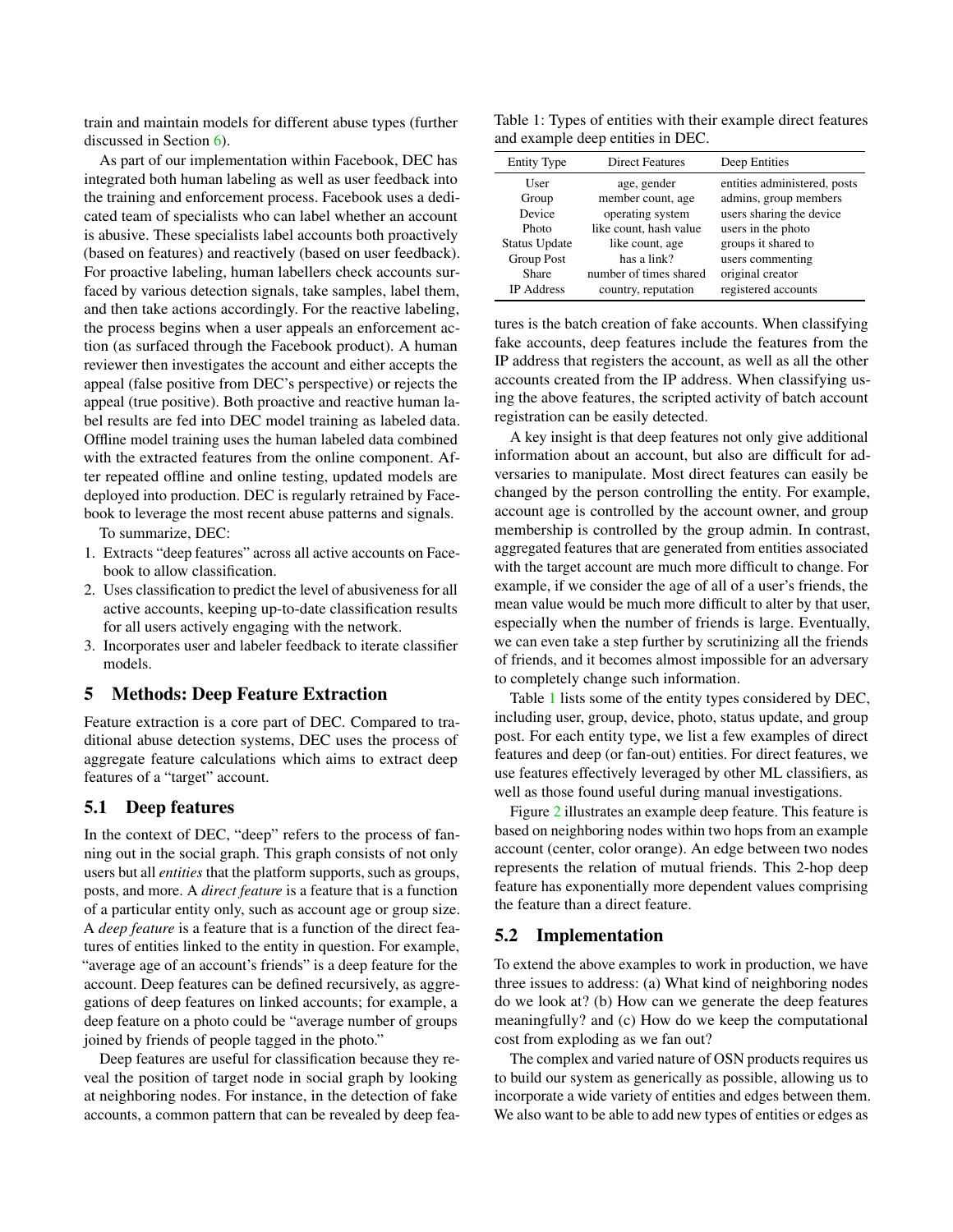<span id="page-6-1"></span>

Figure 2: Visualization of the level-2 social graph for a single "target" account in DEC. The centered orange node is the target node to classify. The blue nodes are the neighboring nodes from the first fan-out level. The red nodes are from the second fan-out level. An edge between two nodes represents the relation of mutual friends. For each node visualized in this graph, hundreds of features are extracted and aggregated for classification.

new features and products appear on Facebook. In the social graph, even a single pair of entities can be connected with multiple types of edges. For example, a user can be connected to a group by being the admin of the group. They can also be connected through membership, which is a weaker connection. Even further, a user can be connected by commenting on a post from the group.

To define deep features, we apply aggregation techniques on the set of direct features of nodes, following the lead of Xiao et al. [\[57\]](#page-17-14), who effectively leveraged aggregated features across clusters of accounts to identify fake ones. As shown in Table [2,](#page-6-0) we use different aggregation methods for numerical features and categorical features. To aggregate numerical features such as age, we calculate statistics on their distribution such as mean and percentiles. On the other hand, for categorical features such as home country, our strategy is to aggregate them statistically into numerical features. Lastly, we also jointly aggregate numeric features with categorical features by observing the distribution of the numeric features for a given categorical feature. For example, a feature can be the number of accounts that logged in from the same device as the target account, given the device uses the Android operating system.

The use of aggregation has two advantages: first, it produces a dense feature vector, reducing the dimensionality of the model. Second, it helps the model resist adversarial adaptation as discussed in Section [5.1](#page-5-2) above. Note that we do not need to define each deep feature explicitly: we can define var-

<span id="page-6-0"></span>Table 2: Example aggregation methods for deep features. Here *p*25 and *p*75 refer to the 25th and 75th percentiles, respectively.

| Feature Type                  | <b>Aggregation Method</b>                                                                                                                  |  |
|-------------------------------|--------------------------------------------------------------------------------------------------------------------------------------------|--|
| Numeric                       | min, max, mean, variance, $p25$ , $p75$                                                                                                    |  |
| Categorical                   | percentage of the most common category,<br>percentage of empty values,<br>entropy of the category values,<br>number of distinct categories |  |
| Both Numeric &<br>Categorical | max of numeric A from category B,<br>p75 of numeric A from most common category                                                            |  |

ious graph traversal steps (e.g., user  $\rightarrow$  user, or user  $\rightarrow$  group  $\rightarrow$  photo) and automatically apply all aggregation methods to all the direct features of the target entity. In practice, this method produces thousands of distinct deep features.

Ideally, we would trigger a new feature extraction and classification *every* time a user action happens on Facebook. This is not possible at billion-user scale given the necessary computational resources. DEC relies on heuristics to decide when to begin the process of feature extraction and (re-)classification. The core idea is the use of a "cool-down period" between reclassifications, where the length of the cool-down period increases as the account spends more time active on the platform. Our motivating intuition is that accounts that have been active for longer have gone through many previous checks and are generally less likely to be abusive, while newly registered accounts are more likely to be created to abuse.

While (re-)classification is triggered in production in real time, feature extraction and aggregation are computed asynchronously without interfering with an account's experience on Facebook. Given the expense of extracting all deep features, especially for an account with many connections in the social graph, we restrict the amount of computational resources used per account. Specifically, we place a limit on the number of neighboring nodes used to compute a deep feature, and sample randomly if the number is over the limit. The random sample is different on each reclassification; our goal is to capture the position of the entity in the graph from many different angles. This sampling procedure allows us to limit computational cost without reducing the diversity of features.[4](#page-6-2)

## 5.3 Feature selection

We only use deep features of a target account, and not direct features, for classification in DEC. The primary motivation for this choice is that we observed that direct target account features are extremely likely to become dominant features in the model. This undesired dominance is caused by the bias inherent in our training data. For example, one of our

<span id="page-6-2"></span><sup>&</sup>lt;sup>4</sup>In our implementation, we use up to 50 neighboring nodes to compute a deep feature, downsampling if the number of neighboring nodes exceeds that threshold. On average, two fan-out levels of neighboring entities are used for feature computations.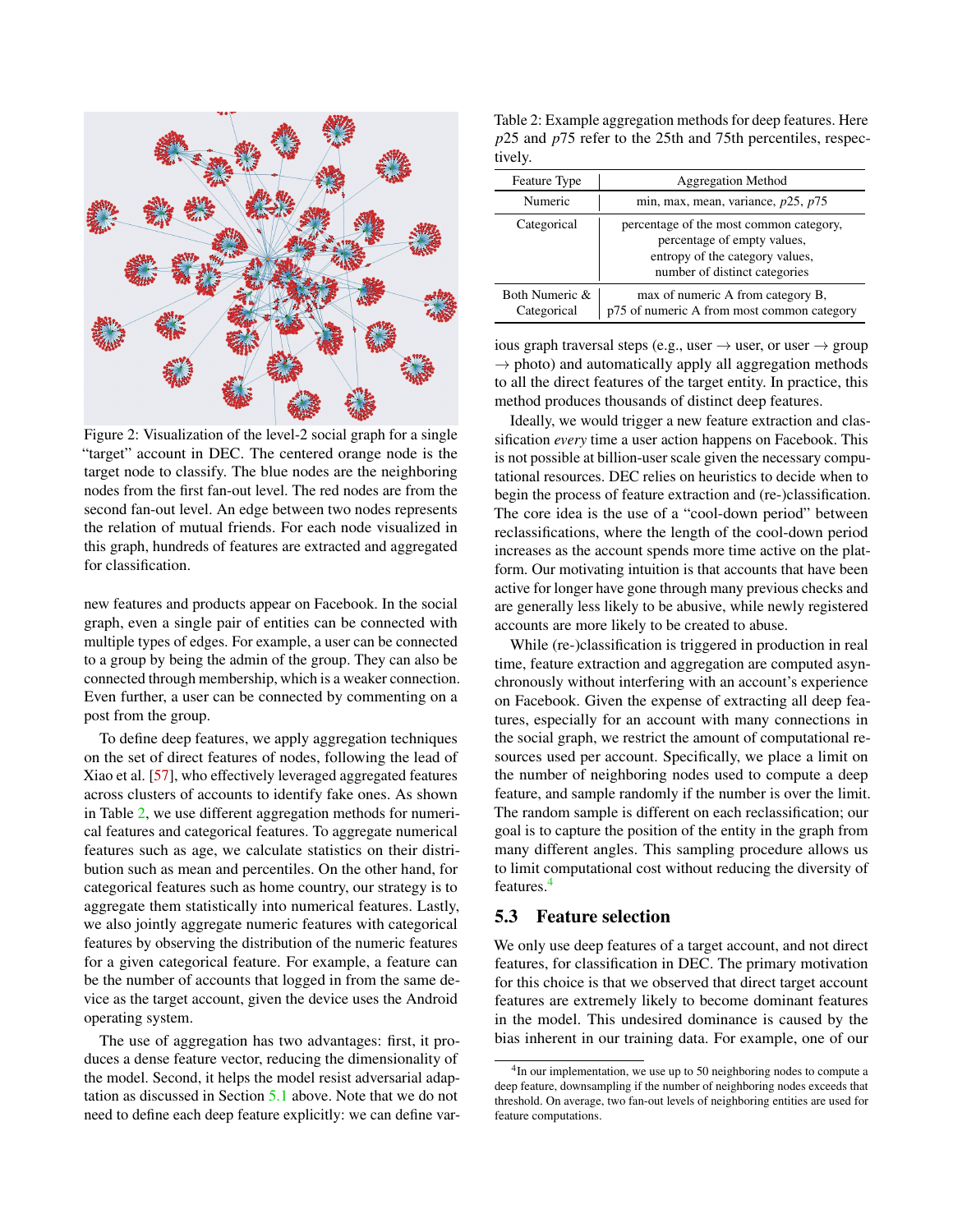experimental spam detection models used whether a user posts a URL as a feature; it turns out that this feature easily becomes the dominant one in the model because spammers are much more likely to include URLs in their posts than benign users. However, it creates a huge number of false positives as it classifies almost all users posting URLs as abusive. In addition, direct features are easy for the attacker to manipulate; once the attacker learns that "has posted URL" is a feature, they can switch from directly posting URLs to putting URLs as overlay in a photo in order to avoid detection.

## 5.4 Feature modification

As adversaries adapt and as we gain new insights about their behavior, we will wish to add new features to DEC and/or retire poorly performing features to save computation cost. There are two issues to consider when modifying features. The first is the influence on the current detection model. Once we add or remove any feature, the classification result from the original DEC model will be influenced as the model is still trained using the original list of features. Our solution is to split the feature logging into two pipelines: experimental features and production features. We can log (or not log) newly added (or removed) features into the experimental group, from which we can train a new model. Meanwhile, the production classifier still uses the production list of features. When the new model is pushed to production, we switch the experimental feature set into the production pipeline.

A second problem with adding features is the computational cost of re-computing across the entire graph. When we add a new direct feature to an entity *A*, it not only influences *A*, but also all the connected entities because they use features from *A* to calculate their own deep features. Conversely, most direct features have multiple dependent deep features, and multiple levels of fan-out can easily require the recomputation of the whole feature space when a single feature is added. For example, DEC needs to extract new\_feature from all of the friends of friends in order to compute 75th percentile, *p*75(friends.friends.new\_feature). Traversing through other features along with friends ultimately results in re-extracting features of any active entity. To limit the impact of the re-computation overhead, we define isolated *universes of features*. The old and new versions of features will run in parallel universes, with existing models using the old universe of features, until feature generation for the new universe is complete. At that point the functionality of the old universe is subsumed, and it can be discarded as new models will be trained using the new universe of features.

<span id="page-7-0"></span>Again referring to Figure [2,](#page-6-1) we see the potential computational impact of feature changes. In this example a change or addition of a new direct feature with dependent deep features has exponentially more dependent computations than the direct feature.

<span id="page-7-1"></span>

Figure 3: MS-MTL model training flow. Stage 1 uses the raw deep features with low precision labels to train a multitask deep neural network. By extracting the embedding from the last hidden layer of the deep neural network, we train dedicated GBDT models for each task in stage 2 with human labeled data.

## 6 Methods: Multi-Stage Multi-Task Learning

Multi-task learning [\[6\]](#page-15-5) (MTL) is a type of transfer learning [\[41\]](#page-16-19) used to improve model generalization. MTL trains multiple related "tasks" in parallel using a single neural network model. The core idea is that what the model learns for each task can boost the performance of other tasks. In our context of abusive account classification, we define "task" and "label" as follows:

- A *task* refers to the classification of a specific category of abusive accounts on an OSN (e.g., fake accounts, spamming accounts).
- A *label* of a training sample is a boolean value indicating whether or not the sample falls into an abusive account category. Each training example has multiple labels, one for each task. This *multi-label* is represented by a vector of boolean values.

As a concrete example, if we take four tasks in DEC model training to be classifying fake, compromised, spamming, and scamming accounts, the label vector of one account might be  $[1,0,0,1]$ . This vector indicates the account was identified as fake and carrying out scams, but is not identified as compromised or spreading spam.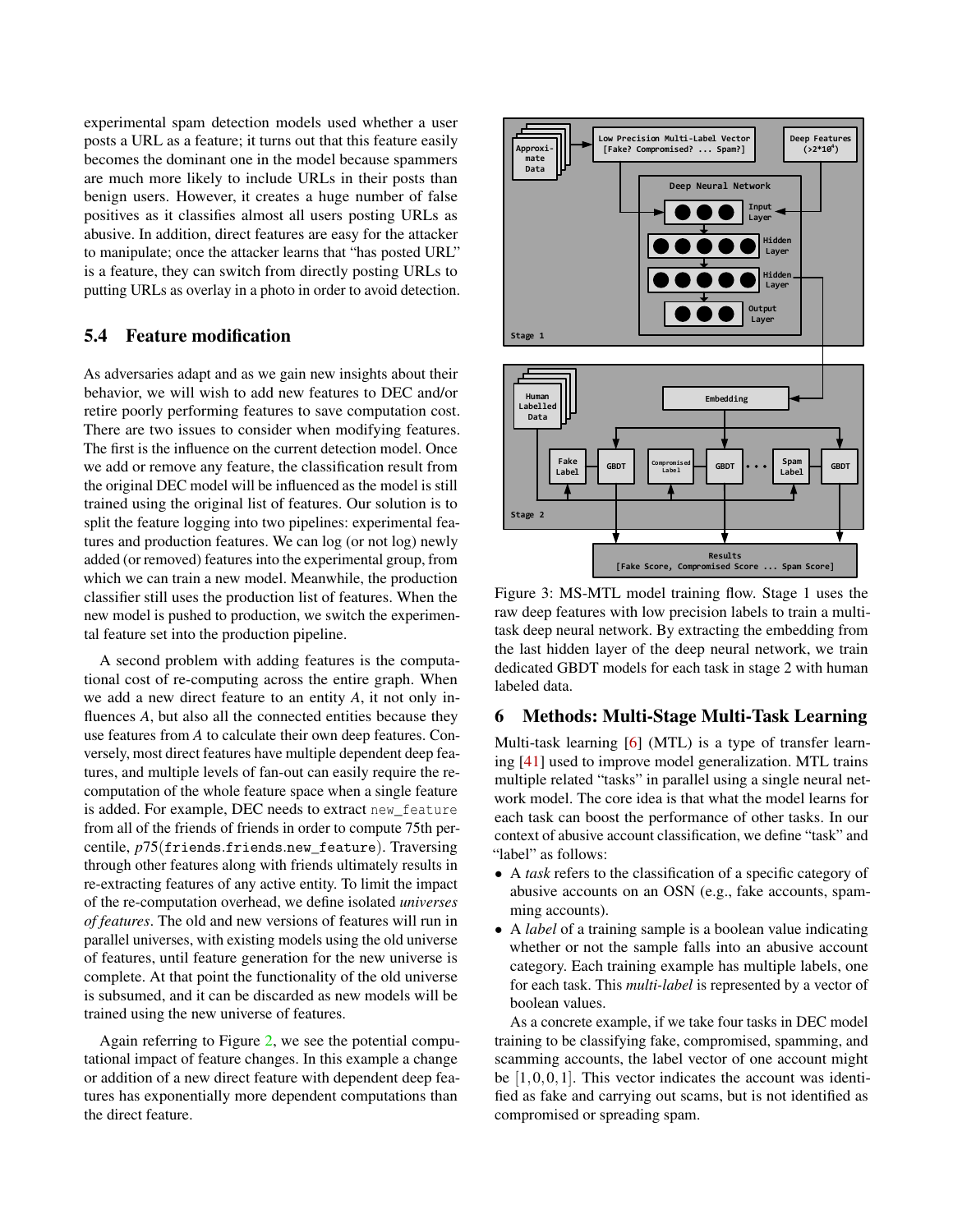## 6.1 Motivation

We employ a multi-stage framework to detect abusive accounts on Facebook. Our framework addresses three key challenges in abusive account classification: simultaneously supporting a variety of abuse types, leveraging a highdimensional feature space, and overcoming a shortage (relative to billions of accounts) of high quality human labels.

First, since there are many different ways in which an account can be abusive, we use different tasks to represent different sub-types of abuse, and multi-task learning to increase the amount of information encoded in the model. The underlying assumption is that the features distinguishing abusive accounts from benign ones are correlated between abuse types. As a result, the knowledge learned for one abuse type can be beneficial for determining other abuse types because an account exhibiting one abuse type is more likely to show other abusive behaviors. As compared with splitting labeled data based on abuse types and training a separate model for each type, multi-task training gives us a full picture of the account by collectively looking at all associated abusive behavior. We expect that this knowledge sharing across tasks will allow us to achieve better prediction accuracy using multi-task learning, especially for smaller tasks.

Second, the multi-stage framework addresses the "curse of dimensionality" [\[23\]](#page-16-20) by reducing the high-dimensional raw feature vector to a low-dimensional representation. Specifically, our two stages of training reduce the number of features from more than  $10^4$  (raw deep feature space) to around  $10^2$ (learned low-dimensional representation space). We achieve this reduction by using the embedding from the last hidden layer of the multi-task deep neural network as input features for the second stage of training.

Finally, a practical engineering problem is that human labeled data is very expensive, and particularly so in the domain of account labeling. In order to label an account as abusive or benign, a human reviewer needs to look at many aspects of the account and consider multiple factors when making a decision. On the other hand, we have a large amount of lowerconfidence labeled data in the form of machine-generated labels. This scenario is ideal for multi-task leaning as it has proven to be successful to extract useful information from noisily labeled data [\[52\]](#page-17-15).

## <span id="page-8-0"></span>6.2 Training Data Collection

We have two sources of data labels on abusive accounts in DEC. The first consists of human reviewers, who are shown hundreds of signals from each account and asked to provide a judgment on whether the account is abusive. Labels provided in this manner have high accuracy, but are also computationally expensive, and therefore can only be obtained in low volume (relative to the billions of accounts on Facebook).

The second label source consists of automated (non-DEC) algorithms designed to detect abusive accounts, as well as user reported abusive accounts. These algorithms may be focused

on a specific attack or abuse type, or may be previous versions of global abuse detection models. We consider the accounts identified by these algorithms to be *approximately labeled* abusive accounts. We then split the labels into different tasks based on the type of abuse per each account. To obtain approximately labeled non-abusive accounts, we randomly sample accounts that have never been actioned on. Our approximate labels have lower precision than human reviewed data, but are much cheaper to obtain and can be obtained in high volume. For example, in our evaluation the training dataset has over 30 million approximate labels and only 240,000 human labels (Table [3\)](#page-9-1).

While 30 million labels may seem significant, it represents less than 2% of the billions of accounts on Facebook. Thus, any adversary attempting a poisoning attack [\[21,](#page-15-18) [36,](#page-16-21) [47\]](#page-16-22) on the training data would need to create thousands of accounts in order to ensure that some of them were sampled for our training set as negative examples (and tens of thousands if trying to poison the second stage). On the other hand, the fact that there are millions of negative samples implies that any one account cannot have outsize influence on the model, thus increasing the required attack size even further. Such large attacks are easy for both rule-based systems and human reviewers to detect and label, and thus the adversary's intention of poisioning the training set will be foiled. Furthermore, even if somehow the adversary obtains enough accounts to poison the training process, they will need to manipulate the features on these accounts to produce very specific values, which (as discussed in Section [5.1\)](#page-5-2) is difficult to achieve with our "deep feature" architecture.

To provide insight into the reliability of this approach, we took a random sample of approximately labeled accounts and sent them through the manual review process described previously. In those experiments the approximate labeling precision varied between 90% and 95%, indicating that the approximate labels still provide significant discerning power.

### 6.3 Model Training Flow

Figure [3](#page-7-1) shows the two stage training flow of the MS-MTL framework. The first stage, trained on a large volume of low precision data, learns the embedding of the raw features. We then apply a transfer learning techique and use the embedding along with high precision labels to train the second stage model. The classification results are generated as the outputs from the second stage.

#### 6.3.1 First Stage: Low Precision Training

The objective of the first training stage is to reduce the highdimensional vector of aggregated raw deep features to a lowdimensional embedding vector. This dimensionality reduction is done through the training of a multi-task deep neural network model [\[6\]](#page-15-5) using our approximate label data. Each sample in the training data has a vector of labels where each label corresponds to a task, and each task corresponds to classifica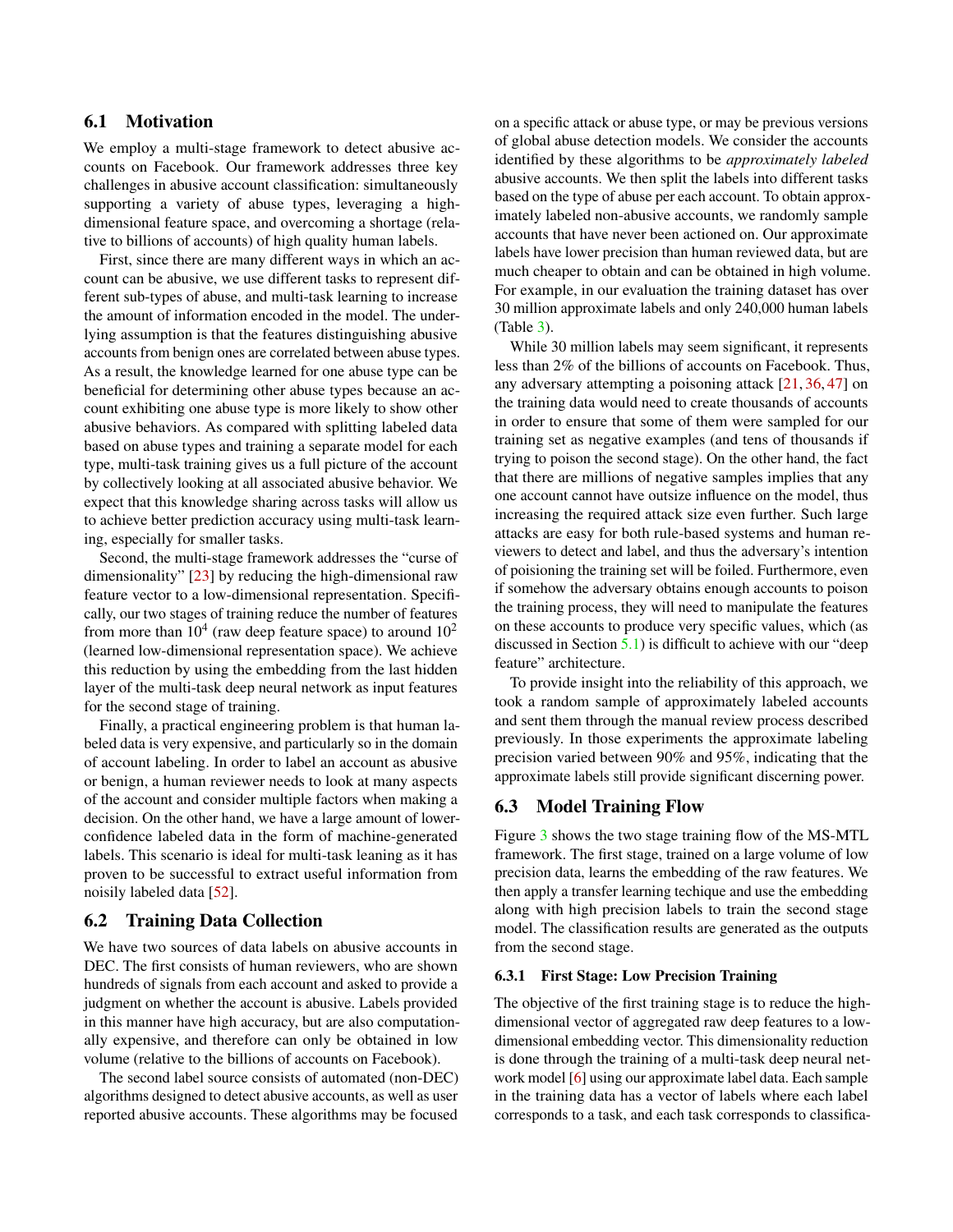tion of a sub-type of abusive accounts on Facebook. After the training has converged, we take the outputs of the last hidden layer of the neural network as the learned low-dimensional embeddings.

For our implementation, we use a neural network model with 3 fully connected hidden layers having 512, 64, and 32 neurons respectively. For each task, the model outputs a probability using a sigmoid activation function. The inputs are normalized using a Box-Cox transformation. We trained the model using PyTorch [\[42\]](#page-16-23) for an epoch using per-task binary cross entropy and an Adagrad optimizer [\[11\]](#page-15-19), with a learning rate of 0.01.

#### 6.3.2 Second Stage: High Precision Training

We leverage a technique from transfer learning [\[41\]](#page-16-19) and extract the last hidden layer's output from the first stage model as the input for the second stage. We train the second stage (GBDT model) with high precision human-labeled data to classify abusive accounts regardless of the sub-types of violations. The scores output by the GBDT model are the final DEC classification scores.

Our implementation of the GBDT model uses an ensemble of 7 trees with a maximum depth of 4. We trained the model with a company-internal gradient boosting framework similar to XGBoost [\[56\]](#page-17-16), using penalized stochastic gradient boosting, with a learning rate of 0.03 and a feature sampling rate of 0.2.

## <span id="page-9-0"></span>7 Evaluation

In this section we evaluate the performance of our MS-MTL approach and the DEC system as a whole. Specifically we analyze three abusive account models:

- 1. A behavioral-only model, which represents traditional detection techniques employed by OSNs;
- 2. DEC as a single multi-task neural network ("Single Stage," SS), and
- 3. DEC with MS-MTL.

We performed our evaluation on *active* accounts on Facebook. These accounts have already gone through multiple early-stage security systems such as registration or login-time actioning, but have not yet gone through full behavioral (i.e., activity- and content-based) detection. We also investigate adversarial adaptation, in particular looking at the stability of DEC's precision and recall over time.

#### 7.1 Datasets

Table [3](#page-9-1) summarizes the dataset used for our experiments and evaluation of DEC.

Training Data. We test DEC's performance on production Facebook data. We consider four types of abusive accounts (tasks) in our MS-MTL implementation: fake, compromised, spam, and scam. We split the abuse types into these four different categories for two reasons. First, they are violating different policies of Facebook, which causes the detected accounts

<span id="page-9-1"></span>Table 3: Datasets: Number and composition of labels used for our training and evaluation. The longitudinal dataset is measured in # of samples per day.

| <b>Training</b><br><b>Dataset</b> | <b>Label Type</b> | <b>Training</b><br><b>Stage</b> | # Samples              |
|-----------------------------------|-------------------|---------------------------------|------------------------|
| Fake                              | Approximate       | First                           | $3.0 \times 10^{7}$    |
| Comp.                             | Approximate       | First                           | $7.8 \times 10^{5}$    |
| Spam                              | Approximate       | First                           | $6.2 \times 10^{5}$    |
| Scam                              | Approximate       | First                           | $6.2 \times 10^{5}$    |
| Benign                            | Approximate       | First                           | $2.6 \times 10^{8}$    |
| Abusive                           | Human             | Second                          | $1.2 \times 10^{5}$    |
| Benign                            | Human             | Second                          | $1.2 \times 10^{5}$    |
| <b>Evaluation</b>                 | <b>Label Type</b> | <b>Evaluation</b>               | # Samples              |
| <b>Dataset</b>                    |                   | Mechanism                       |                        |
| Abusive                           | Human             | Offline                         | $3.0 \times 10^{4}$    |
| Benign                            | Human             | Offline                         | $3.0 \times 10^{4}$    |
| Longitudinal                      | Human             | Online                          | $2.0 \times 10^4$ /day |

to be actioned on by separate enforcement systems, each employing distinct appeals flows. Second, the positive samples of different abuse types are not homogeneous by nature. For example, fake accounts are largely driven by scripted creation, while compromised accounts usually result from malware or phishing. The behavioral patterns and social connections of these accounts are distinctive for each abuse type, lending themselves well to different "tasks" in our formulation.

We maintain separate datasets of approximate (lowerprecision) and human labels. The quantity of approximate labels is significantly larger than human labels. The first training stage uses four approximate datasets of abusive accounts and one of benign accounts, while the second stage requires only human-reviewed accounts labeled as abusive or benign. The approximately labeled data comes from three sources:

- 1. User reports: Users on Facebook can report other users as abusive. This source is noisy [\[19\]](#page-15-20), but appropriate as low-precision labels for the first stage of training.
- 2. Rule-based systems: Outside of DEC, there are other existing enforcement rules on Facebook. We take users caught by these enforcements, categorized by the type of abuse, as an additional approximate label source. Some examples of users labeled by rule-based systems include:
	- Users sending friend requests too quickly;
	- Users with multiple items of content deleted by spamdetection systems;
	- Users distributing links to known phishing domains.

In total, rule-based systems account for more than half of our abusive account labels.

3. Discovered attacks: It's common to have "waves" of scripted attacks on OSNs, such as malware or phishing attacks. When Facebook notices such a wave they can identify a "signature" for the accounts involved and use the signature as an approximate label for our first stage. These discovered attacks comprise approximately 10% of our abusive account labels.

All of the above sources provide noisy, low-precision abuse data. While inappropriate for full system training, they are apt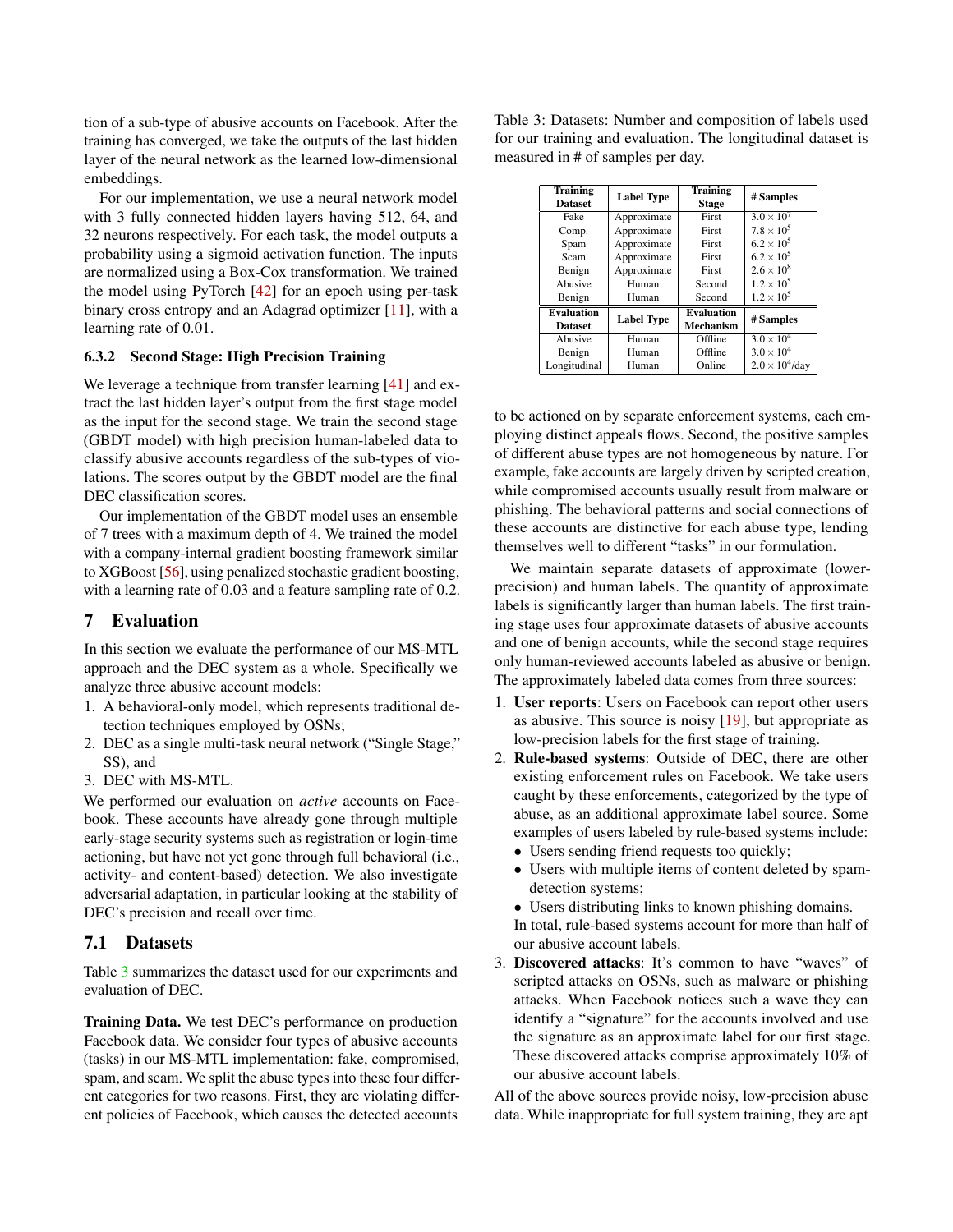for the first stage of training. For the first stage, we construct a set of benign users by randomly sampling active users and excluding those contained in approximate abuse dataset.

In contrast, we generate training data for the second stage by having human labellers employed by Facebook manually review randomly sampled users on the platform. Accounts labeled as abusive are used as positive samples for training, and accounts labeled as benign are negative samples.

Evaluation Data. To evaluate DEC's performance, we create an evaluation dataset of accounts by sampling *active* users from Facebook. These are users that have already passed through several early-stage abuse detection systems, and as such contain the *hardest* abusive accounts to classify. We perform manual human labeling of a large number of randomly selected accounts using the same methodology and process that Facebook uses for ground truth measurement. We then randomly select  $3 \times 10^4$  accounts labeled abusive and  $3 \times 10^4$ accounts labeled benign for offline evaluation.

## <span id="page-10-0"></span>7.2 Model Evaluation

We use three different models to evaluate the performance of our DEC approach (single stage and with MS-MTL) both in isolation, and in comparison to traditional techniques. Note that the objective of DEC is to identify accounts committing a wide spectrum of abuse types. This approach goes beyond traditional Sybil defense techniques which primarily focus on detecting fake accounts.

A summary of these models, their training data, and their evaluation data can be found in Table [4.](#page-11-0) The three models we compare are:

- 1. Behavioral: This GBDT model classifies accounts based only on the direct behavioral features of each account (e.g., number of friends), and outputs whether the account is abusive (regardless of the specific abuse type). Thus, this model does not use deep features and is not multi-task. Since the number of behavioral features is relatively small, we train the model with the human labeled dataset. This model is representative of traditional ML based detection techniques used in OSNs, similar to the system described by Stein et al. [\[48\]](#page-17-1). By operating on an evaluation dataset drawn from active accounts on Facebook that have already undergone early-stage remediation, adding this behavioral (later-stage) system is representative of an end-to-end solution. We employ a GBDT architecture with an ensemble of 200 trees of depth of 16, each with 32 leaf nodes.
- 2. DEC-SS: This model uses the DEC approach outlined in this paper to extract deep features, but does not leverage the MS-MTL learning approach. A single deep neural network model is trained by combining all the approximate data across multiple tasks. If a user is identified as violating by any one of the included tasks, we consider this as a positive sample. Because of the huge number of features extracted by DEC, the quantity of human labeled data is too small to be used for training.

<span id="page-10-1"></span>

Figure 4: Comparison of ROC curves for different models on evaluation data. Both DEC models (single stage and with MS-MTL) perform significantly better than the behavioral model at all points in the curve.

3. DEC-MS-MTL: This is is the complete end-to-end framework and model described in Section [6.](#page-7-0) It combines the DEC-only approach with MS-MTL.

Outside of this evaluation section, references to DEC without a MS-MTL or SS qualifier refer to DEC MS-MTL.

### 7.3 Performance Comparisons

We compare various metrics based on the results of above three models.

### 7.3.1 ROC Curves

Figure [4](#page-10-1) examines the ROC performance of all three models. ROC curves capture the trade-off in a classifier between false positives and false negatives. For all operating points on the curve, the DEC models (both MS-MTL and SS) perform significantly better than a behavioral-only approach—by as much as 20%, depending on the operating point. From a ROC perspective, both DEC models perform similarly.

While ROC curves are important measures of the effectiveness of models, they are inherently *scaleless*, as the *x*-axis considers only ground-truth negatives and the *y*-axis considers only ground-truth positives. If the dataset is being classified is imbalanced, as is the case with abusive accounts (there are significantly more benign accounts than abusive accounts), ROC curves may not capture the actual operating performance of classification systems—particularly precision, a critical measure in accessing abuse detection systems.

#### 7.3.2 Precision and Recall

Figure [5](#page-11-1) compares the precision and recall of the models. We find the behavioral model is unable to obtain precision above 0.95 and has very poor recall throughout the precision range. Both DEC models perform significantly better than the behavioral model, being able to achieve a higher precision and have significantly higher recall at all relevant operating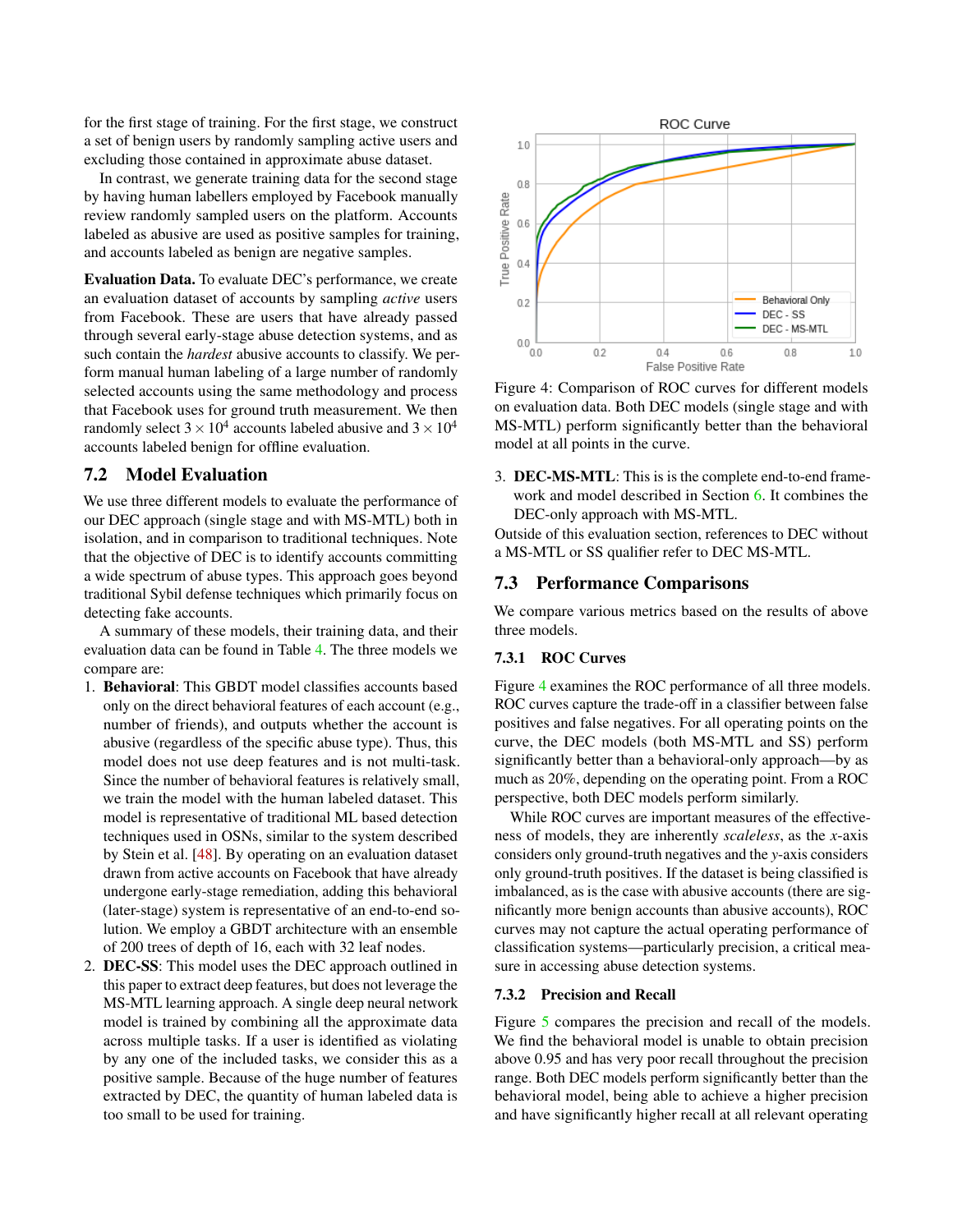Table 4: Comparisons of the three evaluation models' type, training features, training data, and evaluation data.

<span id="page-11-0"></span>

| Name               | Model                 | <b>Training Features</b>                  | <b>Training Data</b>            | <b>Evaluation Data</b> |
|--------------------|-----------------------|-------------------------------------------|---------------------------------|------------------------|
| <b>Behaviorial</b> | GBDT                  | Account behavior features ( $\sim 10^2$ ) | Human labels                    | Human labels           |
| DEC-SS             | Multi-Task DNN        | DEC deep features ( $\sim 10^4$ )         | Approximate labels              | Human labels           |
| DEC-MS-MTL         | Multi-Task DNN + GBDT | DEC deep features ( $\sim 10^4$ )         | Approximate labels+human labels | Human labels           |

<span id="page-11-1"></span>

Figure 5: Comparison of precision vs recall curves for different models on our evaluation data. Both DEC models perform significantly better than the behavioral model, and the DEC-MS-MTL has higher recall across the entire operating space. This evaluation is over accounts that have already gone through several stages of security evaluation, and as such this population represents the hardest accounts to classify. Given the difficult classification nature of this sub-population, such recall performance is considered excellent by Facebook.

regions. DEC with MS-MTL significantly improves the system recall over single stage DEC at high precision operating points, improving by as much as 30%.

We note that this evaluation is over accounts that have already gone through other security classifications such as registration time or login-time remediation (i.e., the *hardest* to classify accounts). As such, the overall recall level is expected to be lower than that of a system which operates on all active accounts (Section [7.4\)](#page-12-2).

DEC with MS-MTL's improvement in recall over behavioral models makes it particularly attractive in a real world operating environment where recall over hard to classify accounts is an important operating characteristic.

### 7.3.3 Quantiative Assessment: Area Under the (AUC) Curve and Precision / Recall

Table [5](#page-11-2) shows a comparison of precision, recall, and ROC performance between the three models. ROC performance is calculated as the total area under the curve (AUC). Precision is fixed at 0.95, a common operating point for assessing performance. The behavioral model is unable to achieve a precision of 0.95 at any recall, and is excluded. We find that while

<span id="page-11-2"></span>Table 5: Comparison of the area under the curve (AUC) and recall at precision 0.95 for different models on evaluation data. The DEC with MS-MTL model achieves the best result by a significant margin, a nearly 30% absolute improvement. The behavioral model is unable to obtain precision 0.95.

| Model              | <b>AUC</b> | Recall @ Precision 0.95 |
|--------------------|------------|-------------------------|
| <b>Behavioral</b>  | 0.81       | ΝA                      |
| DEC-SS             | 0.89       | 0.22                    |
| <b>DEC- MS-MTL</b> | 0.90       | 0.50                    |

DEC both single stage and with MS-MTL have similar AUC performance, adding MS-MTL more than doubles the model recall, increasing it from 22% to 50%. This increased performance, both over behavioral and over DEC without MS-MTL, enables significantly better real-world impact when deployed in production.

### 7.4 Results In Production Environment

Building on our design and evaluation of DEC (with MS-MTL), we deployed the system into production at Facebook. The system not only identified abusive accounts, but also triggered user-facing systems to take action on the accounts identified. To assess the model's real-world impact and longevity, we evaluate our system in production by looking at the stability of precision and recall over time.

**Precision Over Time.** Figure [6](#page-12-0) examines the 3-day moving average of the precision of our DEC with MS-MTL system in production at Facebook. As with our prior evaluation, we obtain ground truth for our measurements by relying on manual human labeling of a random sample of accounts classified as abusive by DEC. We find that the precision of the system is stable, with the precision never dropping below 0.97, and frequently being higher than 0.98.

Recall Over Time. We examine the stability of our production DEC-MS-MTL model's recall by considering its false negative rate (FNR), where  $FNR = 1 - \text{recall}$ . Using a longitudinal sample of  $2 \times 10^4$  users randomly chosen and manually labeled each day, we compute an unbiased FNR statistical measure of the volume of abusive accounts on Facebook, regardless of direct detection. This measure is denoted as the "prevalence" of abusive accounts and can be thought of as the false negative rate of all abusive account detection systems (including DEC) combined. If we add to the prevalence measurement the number of abusive accounts caught by DEC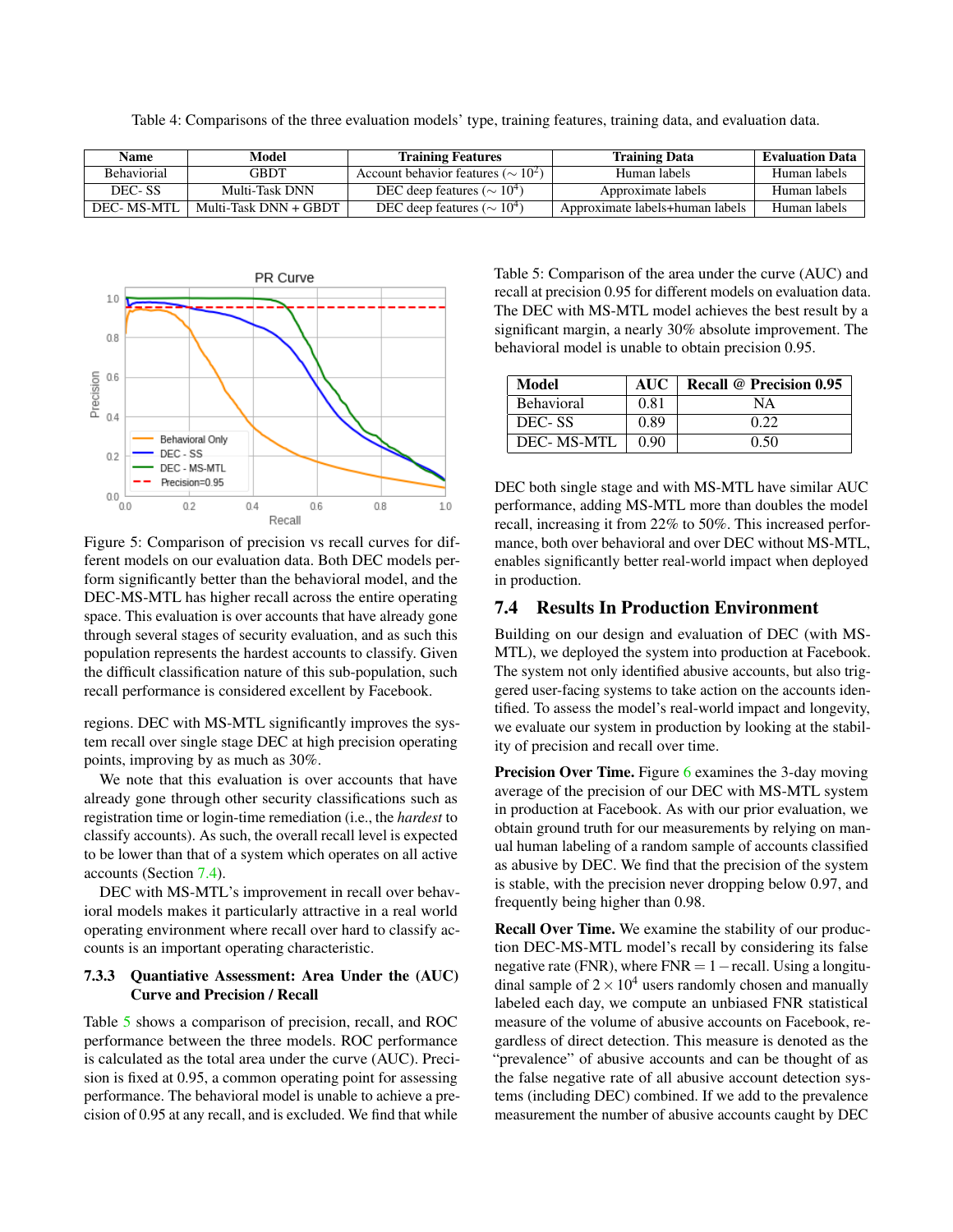<span id="page-12-0"></span>

Figure 6: Precision over time: 3-day moving average of deployed (DEC-MS-MTL) model precision on live Facebook production data, spanning one month. Precision is stable, never decreasing below 0.97. The *y*-axis is truncated.

specifically (and not other detection systems), we obtain an estimate of what the prevalence of abusive accounts *would have been* in the absence of DEC.

Figure [7](#page-12-2) plots the observed prevalence of abusive accounts (with DEC deployed) and inferred prevalence without DEC, over the period of a month. A loss in DEC's recall (equivalently, an increase in DEC's FNR) would manifest as either an increase in overall abusive account prevalence, or a decrease in the power of DEC compared to non-DEC methods (a decrease in the difference between the two measures). We observed neither of these phenomena over our one-month experiment, indicating that DEC's recall did not meaningfully shift during this period and suggesting that there was not adversarial adaptation to DEC.

Before DEC's launch, Facebook reported instances of adversaries adapting within hours to new detection systems; since the advent of DEC there have been no such reports. Our hypothesis is that the "deep feature" architecture of DEC makes the system more resistant to adversarial adaptation than other abusive account detection systems. As discussed in Section [5.1,](#page-5-2) an adversary wishing to manipulate a user feature aggregated through the graph must control that feature on *all* of the relevant entities connected to the original user. When we apply this reasoning to the multitude of different entity associations — including but not limited to user friendship, group membership, device ownership, and IP address appearance — we are drawn to the conclusion that manipulating many such features would be far more expensive for an attacker than manipulating "direct" user features such as country, age, or friend count.

Since deployment, DEC has become one of the key abusive account detection systems on Facebook, where it has been responsible for the identification and deactivation of hundreds of millions of accounts. Over our evaluation period the average estimated prevalence without DEC would have been 5.2%, while the average observed volume of abusive accounts

<span id="page-12-2"></span>

Figure 7: Recall over time: DEC defense over a 30-day window, using 3-day moving averages. The green line is the observed volume (as a percent) of abusive accounts on Facebook, and the red marked line is the volume of accounts taken down by DEC. The blue line is the sum of the other two and estimates what the volume of abusive accounts would have been in the absence of DEC; the gray shaded area thus represents the inferred impact of DEC.

<span id="page-12-3"></span>Table 6: Area under the curve (AUC) and recall at precisions 0.95 and 0.99 for DEC over a random sample of all accounts on Facebook.

|            |       | Population   AUC   Recall @ Prec. 0.95   Recall @ Prec. 0.99 |       |
|------------|-------|--------------------------------------------------------------|-------|
| All accts. | 0.981 | 0.981                                                        | 0.955 |

on Facebook was 3.8%— an improvement of 27%.

DEC Over All Accounts. Our evaluation of DEC thus far has focused on the *hardest* types of abuse to classify—accounts that were not identified by other production abuse detection systems. A separate question is how effective could DEC be at identifying *all* abusive accounts, including those caught by these other systems. To answer this question we evaluated DEC over  $1.6 \times 10^4$  active accounts sampled at random from the entire population of accounts on Facebook, including those that had been detected as abusive by other systems. These accounts were definitively labeled by expert human labellers and used as ground truth for our evaluation. Table [6](#page-12-3) shows the performance of DEC across this population of all accounts. DEC performs well over this population, with an AUC of 0.981, recall at precision 0.95 of 0.981 and recall at precision 0.99 of 0.955. As expected, both the AUC and recall at fixed precision are significantly higher on the full population than on the sub-population of accounts not detected by other systems (Table [5\)](#page-11-2).

### <span id="page-12-1"></span>8 Discussion and Lessons Learned

<span id="page-12-4"></span>After more than two years of deployment at Facebook, we have learned multiple lessons and identified several limitations from developing and using DEC.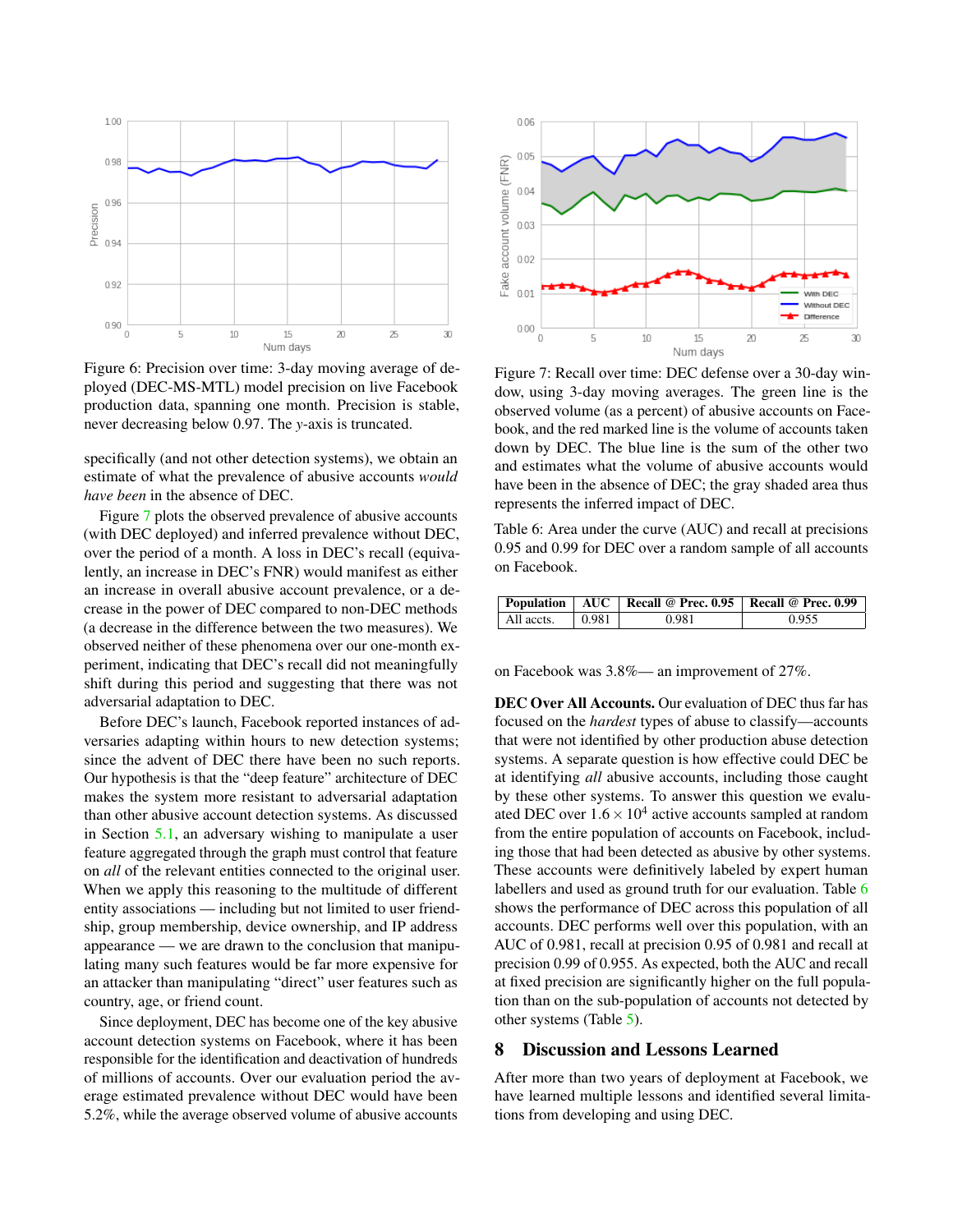## 8.1 Reducing Computational & Human Load

It is computationally expensive to extract graph features for all active users at the scale of Facebook. Given our current implementation of feature extraction within two hops from the target node in graph, for each user we might need to reach out to hundreds or thousands of neighboring nodes in order to extract all of their information and aggregate it back to the target node. To mitigate this problem we have developed caching strategies that reuse previous feature extraction results as much as possible. However, because many features have time sensitivity, we still need to update and re-extract a considerable amount of them at each reclassification.

The computational load of DEC is high—equivalent to 0.7% of global CPU resources of Facebook. However, the deployment of DEC actually reduced global CPU usage of Facebook. DEC achieved this counter-intuitive result by identifying and removing such a large volume of abusive accounts that the combined CPU usage of those abusive accounts more than accounted for the computation required for feature extraction, training, and deployment of DEC.

DEC also greatly reduced human costs, in terms of human review resources that would have been needed to evaluate and take down abusive accounts manually. DEC's deployment reduced the total review resources needed for abusive account detection by between 15% and 20%.

### 8.2 Segmentation and Fairness

One key finding is that a single-task classifier performs differently across different segments within the task. For example, if we segment accounts by the self-reported age of their owners, an abusive account classifier might show a higher false positive rate on one age segment than others. Similarly, the performance might vary over different geographies, as we are building a single model to fit a global product that may be used differently across different cultures. Such variation, which can be expected across such a large and heterogenous user base, may be interpreted as the model treating some groups of people unfairly relative to others.<sup>[5](#page-13-0)</sup> In the data set used for this paper we were not able to find any segments on which classifier performance differed to a statistically significant extent, but it is possible that with retraining and/or different segmentation such unfairness may arise. As a result, we have proactively considered several measures to reduce variation across different segments.

Our key insight is that segmentation effects are highly correlated with bias in the training data. Suppose for example that we use the account owner's age as a feature, and that the owners of abusive samples in the training data are younger on average the owners of non-abusive samples. In this case, if we do not adjust the proportions of different segments in our training data, the classifier may reach the conclusion that accounts

owned by young people are more likely to be abusive.

As a first step towards preventing such bias, we have removed from the model all "direct" user demographic features, including age, gender, and country. While these features could be helpful in predicting abuse, they could easily introduce unfairness in the model as in the age example above — we don't want to penalize younger benign users just because attackers usually choose to set their fake accounts to have a young age.

The next approach we considered is to sample the labeled data in order to create a training set that reflects overall OSN distributions as closely as possible. In ongoing work, we are experimenting with training DEC using stratified sampling based on attack clustering, in particular downsampling large clusters so as to minimize the influence of a single attack on the ultimate model. This approach would make sure that a large attack from a given user demographic does not teach the model that most users from that demographic are abusive. However, stratified sampling becomes prohibitively costly as we try to match the distribution of more and more segments. In addition, as we add more dimensions the segments get smaller, and statistical noise soon introduces enough error to outweigh the precision gains from sampling.

A final approach is to split particular segments out and create dedicated tasks in the MS-MTL framework for them; however, this approach requires us to collect sufficient training data for each segment, and the maintenance cost increases with the number of models trained. Instead of training and maintaining multiple models, Facebook has chosen to monitor specific high-profile segments for false positive spikes and address any issues by tuning the overall model to reduce segment-specific false positives.

### 8.3 Measuring in an Adversarial Setting

Since abuse detection systems inherently operate in an adversarial environment, measuring the impact of system changes is a particularly difficult problem. A common adversarial iteration looks like:

- 1. The attacker finds a successful method to abuse Facebook.
- 2. Facebook adjusts its detection system and mitigates the attack.
- 3. The attacker iterates until they either achieve (1) again, or the resource cost becomes too high and they stop.

Assuming constant effort on the part of the attacker and Facebook, the above cycle eventually settles on an equilibrium. Because of this cycle, it is difficult to properly measure the effect of our models using A/B tests during deployment. If our experiment group is too small, we never reach step 3 because the attacker has no incentive to change. Our metrics might look good in the experiment group, but we will hit step 3 when we launch more broadly and performance will decline.

One way to mitigate this problem is to add a "holdout group" to feature launches. The holdout group is a random sample of users that are predicted by the model to be abusive.

<span id="page-13-0"></span><sup>&</sup>lt;sup>5</sup>Note that the assessment of "fairness" will depend on the metric used, and one may get different results when using, for example, accuracy vs. precision vs. false positive rate.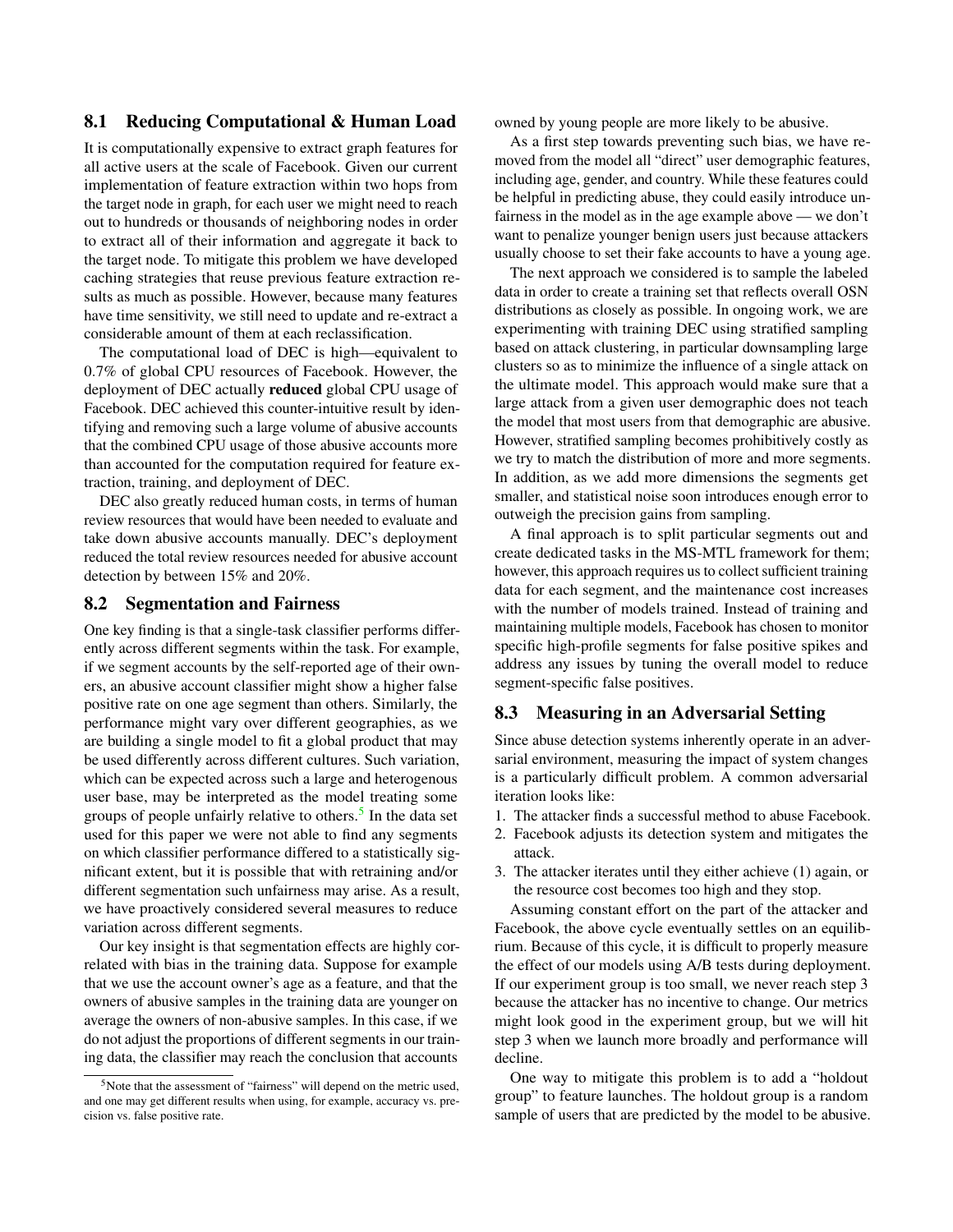Instead of acting to block these accounts immediately upon detection, we stand back and confirm the abuse happened as expected before enforcing on these users. Such holdouts help us to more accurately measure the precision of our classifier, but must be carefully weighed against the potential impact, as holdouts can lead to further abuse. For this reason, holdouts are not used for all types of abuse.

## <span id="page-14-0"></span>8.4 Adversarial Attacks on DEC

An attacker may attempt to *poison* the first stage of lowquality labels by creating numerous colluding accounts that seek to be labelled benign by the rule-based detection systems. Given the scope of DEC's training data and the relatively low sample rate, it would be extremely difficult for attackers to generate such accounts at a scale that would significantly impact the trained model (Section [6.2\)](#page-8-0), especially given that other (non-DEC) systems exist specifically to limit the creation of fake accounts at massive scale.

An attacker may attempt to *evade* the classifier by creating large groups of fake accounts connected to each other so that they can control all of the deep features. This subgraph would have to either be isolated from the rest of the friend graph (which is itself suspicious) or have a reasonable number of connections to the main graph. In the latter case, since DEC operates on second-order connections, almost all of the DEC features would include data from real accounts outside the adversary's control. In addition, while the adversary controls the fake accounts' behavior, they don't know how a similar set of connected *legitimate users* behaves, and the coordinated activity of the fake accounts would be detected as anomalous by DEC.

An attacker could also attempt to *trick* DEC into misclassifying a benign user as abusive, based on features of its neighbors that the victim has no control over. For example, an attacker could create a subgraph of abusive accounts as above and attempt to friend a victim using these accounts. If the victim accepts one or more friend requests, they embed themselves in the abusive sub-graph, which could cause DEC to incorrectly act on the victim. This "forced-embedding" attack is also challenging to execute. First, "attempted" links between entities (e.g., unresolved or denied friend requests) are not features in DEC. Second, a single bad edge between the victim and an abusive sub-graph is insufficient to cause a false classification. A victim would need to be deceived numerous times for there to be a risk of misclassification. Finally, DEC-identified accounts are given the opportunity to complete challenges or request human review as a fail-safe to guard against incorrect classification [\[30\]](#page-16-24).

### 8.5 Limitations and Future Directions

While DEC has been highly effective at detecting abusive accounts in practice, its design offers several opportunities for improvement:

• DEC is computationally expensive, particularly due to its

use of deep features. However, in Section [8.1](#page-12-4) we discussed how this high computational cost is actually balanced by resource savings from identifying more abusive accounts. Reducing the computational cost further is an active area of work that is receiving at least as much attention as improving model quality.

- Intuitively, DEC's classifications are based on an account's position and connections within the Facebook graph. Accounts that exhibit low levels of activity or connections provide fewer signals for DEC to leverage for inference, limiting its effectiveness. However, even if such accounts are abusive, they inherently have less impact on Facebook and its users. We are currently exploring approaches to include features that better capture these low-signal accounts.
- DEC's machine learning model lacks interpretability, as it relies on a DNN to reduce the high-dimensional space of deep features into the low-dimension embedding used for classification decisions. This characteristic makes it difficult to debug and understand the reasoning behind DEC's decisions. Making the model interpretable is an active area of research.
- DEC's approach of aggregating data from many users to produce features for classification is less sensitive to outliers than an approach of using direct features. As a consequence, DEC may be less discriminative of extreme feature values than other model families. We have taken a "defensein-depth" approach to address this challenge, as extreme outliers can be captured quite effectively by manual rules. It still remains an open question to address such outliers within the DEC framework.
- DEC, like other supervised or semi-supervised machine learning systems, is heavily dependent on the quality of its training data labels. Adversaries that manage to induce inaccurate human labeling at scale may be able to manipulate or interfere with DEC's classifications. We are constantly working to improve our labeling process to address any observed or potential limitations.

Even with these limitations, our evaluation on production data at Facebook indicates that DEC offers better performance than traditional detection approaches.

### 9 Conclusion

We have presented Deep Entity Classification (DEC), a machine learning framework developed to detect abusive accounts in OSNs. Our framework addresses two problems in the existing abuse detection systems: First, its "deep feature" extraction method creates features that are powerful for classification and (thus far) show no signs of the adversarial adaptation typical for account or behavioral features. Second, it uses a novel machine learning training framework to leverage both high-quantity, low-precision and low-quantity, high-precision training data to improve model performance.

Our evaluation on production data at Facebook indicates that DEC offers better performance than traditional detection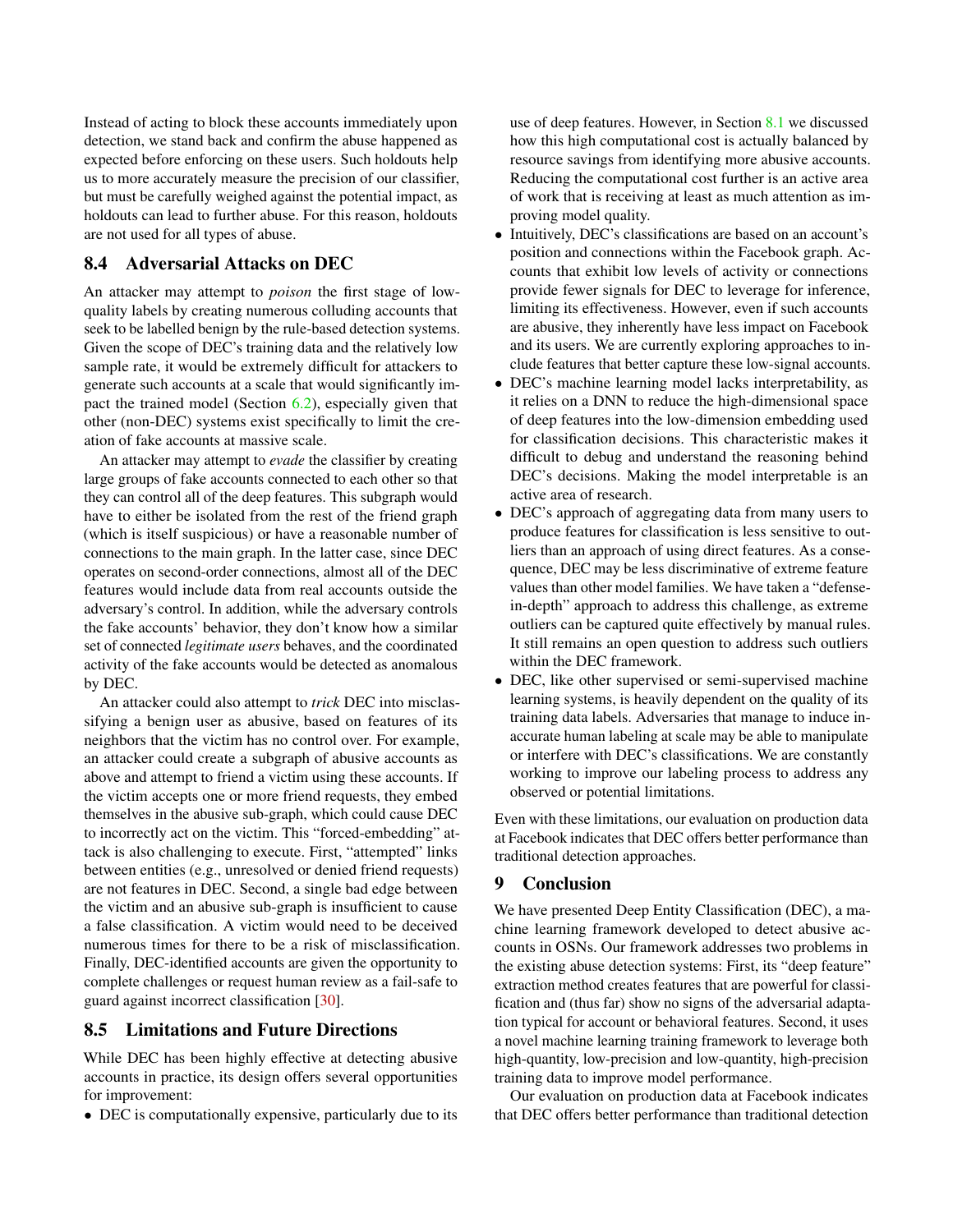approaches. Moreover, DEC's performance is stable over time, suggesting that it is robust to adversarial adaptation. During DEC's deployment for more than two years at Facebook, it has detected hundreds of millions of abusive accounts. We estimate that DEC is responsible for a 27% reduction in the volume of active abusive accounts on the platform.

## 10 Acknowledgements

Many individuals at Facebook contributed to the development of DEC and to this publication. Among them we would like to thank Daniel Bernhardt, Scott Renfro, Vishwanath Sarang, and Gregg Stefancik.

We would also like to thank the anonymous reviewers for their valuable feedback that substantially improved this work's quality.

### References

- <span id="page-15-1"></span>[1] Leman Akoglu, Hanghang Tong, and Danai Koutra. Graph based anomaly detection and description: A survey. In *Data mining and knowledge discovery*, volume 29, pages 626–688, 2015.
- <span id="page-15-16"></span>[2] Raman Arora, Ofer Dekel, and Ambuj Tewari. Online bandit learning against an adaptive adversary: From regret to policy regret. *arXiv preprint arXiv:1206.6400*, 2012.
- <span id="page-15-14"></span>[3] Fabricio Benevenuto, Gabriel Magno, Tiago Rodrigues, and Virgilio Almeida. Detecting spammers on Twitter. In *Collaboration, electronic messaging, anti-abuse and spam conference (CEAS)*, volume 6, page 12, 2010.
- <span id="page-15-2"></span>[4] Elie Bursztein. How to successfully harness AI to combat fraud and abuse. [https:](https://elie.net/talk/how-to-successfully-harness-ai-to-combat-fraud-and-abuse/) //elie.[net/talk/how-to-successfully](https://elie.net/talk/how-to-successfully-harness-ai-to-combat-fraud-and-abuse/)[harness-ai-to-combat-fraud-and-abuse/](https://elie.net/talk/how-to-successfully-harness-ai-to-combat-fraud-and-abuse/), 2018. RSA.
- <span id="page-15-13"></span>[5] Qiang Cao, Michael Sirivianos, Xiaowei Yang, and Tiago Pregueiro. Aiding the detection of fake accounts in large scale social online services. In *USENIX NSDI*, pages 15–15, 2012.
- <span id="page-15-5"></span>[6] Rich Caruana. Multitask learning. In *Machine learning*, volume 28, pages 41–75. Springer, 1997.
- <span id="page-15-17"></span>[7] David A Cohn, Zoubin Ghahramani, and Michael I Jordan. Active learning with statistical models. *Journal of artificial intelligence research*, 4:129–145, 1996.
- <span id="page-15-3"></span>[8] Nilesh Dalvi, Pedro Domingos, Sumit Sanghai, Deepak Verma, et al. Adversarial classification. In *SIGKDD conference on knowledge discovery and data mining (KDD)*, pages 99–108. ACM, 2004.
- <span id="page-15-12"></span>[9] George Danezis and Prateek Mittal. Sybilinfer: Detecting sybil nodes using social networks. In *NDSS*, pages 1–15, 2009.
- <span id="page-15-10"></span>[10] Louis DeKoven, Trevor Pottinger, Stefan Savage, Geoffrey Voelker, and Nektarios Leontiadis. Following their footsteps: Characterizing account automation abuse and defenses. In *Internet Measurement Conference (IMC)*, pages 43–55. ACM, 2018.
- <span id="page-15-19"></span>[11] John Duchi, Elad Hazan, and Yoram Singer. Adaptive subgradient methods for online learning and stochastic optimization. *Journal of machine learning research*, 12(Jul):2121–2159, 2011.
- <span id="page-15-0"></span>[12] Facebook.com. [https://www](https://www.facebook.com/communitystandards/).facebook.com/ [communitystandards/](https://www.facebook.com/communitystandards/), 2019.
- <span id="page-15-7"></span>[13] Facebook.com. [https://www](https://www.facebook.com/help/287137088110949).facebook.com/help/ [287137088110949](https://www.facebook.com/help/287137088110949), 2019.
- [14] Facebook.com. [https://www](https://www.facebook.com/help/166863010078512?helpref=faq_content).facebook.com/help/ [166863010078512?helpref=faq\\_content](https://www.facebook.com/help/166863010078512?helpref=faq_content), 2019.
- <span id="page-15-8"></span>[15] Facebook.com. [https://www](https://www.facebook.com/communitystandards/objectionable_content).facebook.com/ [communitystandards/objectionable\\_content](https://www.facebook.com/communitystandards/objectionable_content), 2019.
- <span id="page-15-9"></span>[16] Facebook.com. [https://www](https://www.facebook.com/communitystandards/safety).facebook.com/ [communitystandards/safety](https://www.facebook.com/communitystandards/safety), 2019.
- <span id="page-15-4"></span>[17] Alhussein Fawzi, Omar Fawzi, and Pascal Frossard. Analysis of classifiers' robustness to adversarial perturbations. In *Machine learning*, volume 107, pages 481–508. Springer, 2018.
- <span id="page-15-15"></span>[18] Michael Fire, Gilad Katz, and Yuval Elovici. Strangers intrusion detection: Detecting spammers and fake profiles in social networks based on topology anomalies. In *Human journal*, volume 1, pages 26–39, 2012.
- <span id="page-15-20"></span>[19] David Mandell Freeman. Can you spot the fakes?: On the limitations of user feedback in online social networks. In *Proceedings of the 26th International Conference on World Wide Web*, pages 1093–1102, 2017.
- <span id="page-15-11"></span>[20] Jerome H Friedman. Greedy function approximation: A gradient boosting machine. *Annals of statistics*, pages 1189–1232, 2001.
- <span id="page-15-18"></span>[21] Tianyu Gu, Brendan Dolan-Gavitt, and Siddharth Garg. Badnets: Identifying vulnerabilities in the machine learning model supply chain. *arXiv preprint arXiv:1708.06733*, 2017.
- <span id="page-15-6"></span>[22] Geoffrey E Hinton and Ruslan R Salakhutdinov. Reducing the dimensionality of data with neural networks. In *Science*, volume 313, pages 504–507, 2006.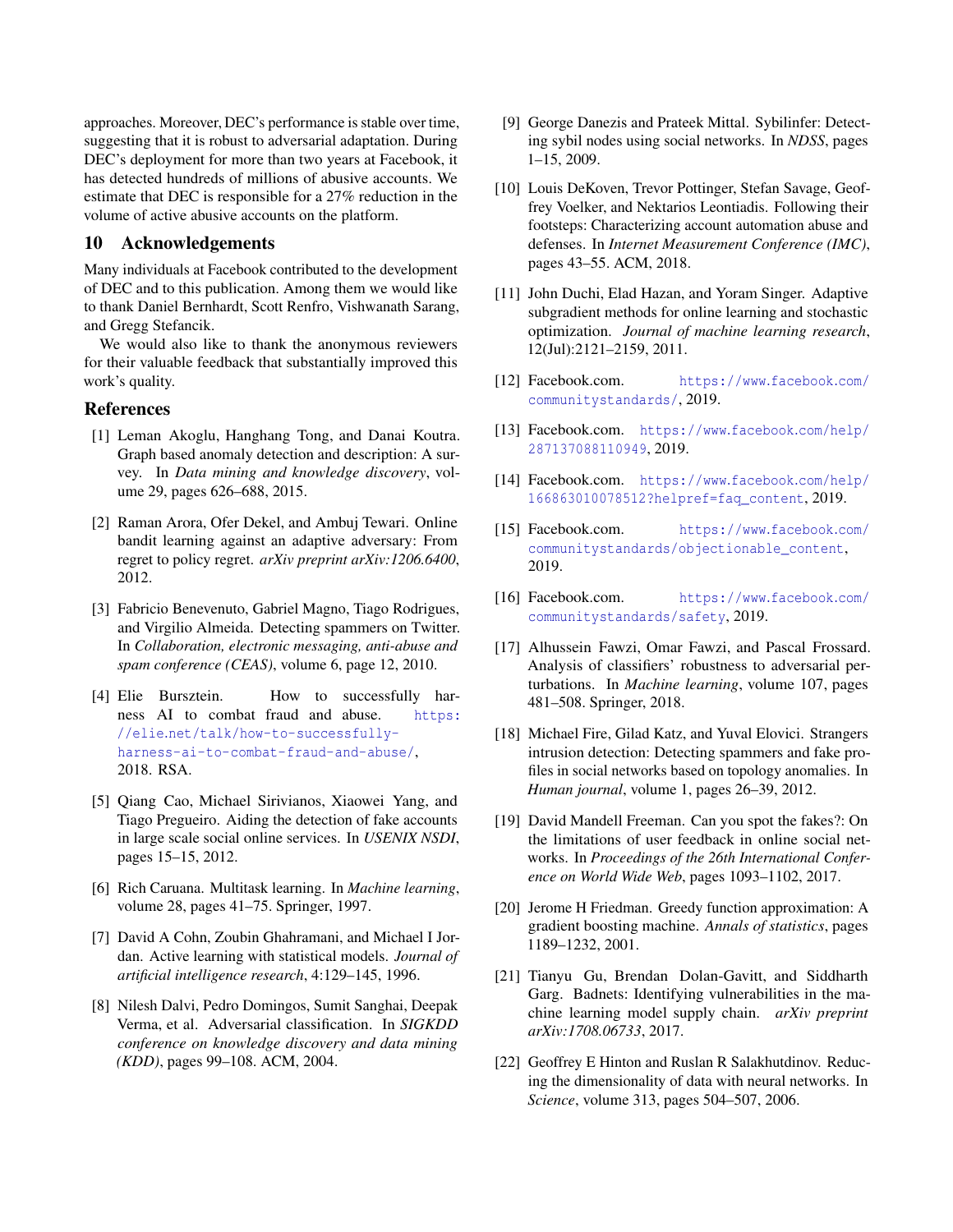- <span id="page-16-20"></span>[23] Piotr Indyk and Rajeev Motwani. Approximate nearest neighbors: Towards removing the curse of dimensionality. In *ACM symposium on theory of computing*, pages 604–613. ACM, 1998.
- <span id="page-16-12"></span>[24] Ashesh Jain, Amir R Zamir, Silvio Savarese, and Ashutosh Saxena. Structural-RNN: Deep learning on spatio-temporal graphs. In *Proceedings of the IEEE conference on computer vision and pattern recognition*, pages 5308–5317, 2016.
- <span id="page-16-3"></span>[25] Meng Jiang, Peng Cui, and Christos Faloutsos. Suspicious behavior detection: Current trends and future directions. In *IEEE intelligent systems*, volume 31, pages 31–39. IEEE, 2016.
- <span id="page-16-2"></span>[26] Xin Jin, C Lin, Jiebo Luo, and Jiawei Han. A data mining-based spam detection system for social media networks. In *Proceedings of the VLDB endowment*, volume 4, pages 1458–1461, 2011.
- <span id="page-16-13"></span>[27] Thomas N Kipf and Max Welling. Semi-supervised classification with graph convolutional networks. *arXiv preprint arXiv:1609.02907*, 2016.
- <span id="page-16-5"></span>[28] W. Koehrsen. Embeddings in neural network. [https://towardsdatascience](https://towardsdatascience.com/neural-network-embeddings-explained-4d028e6f0526).com/neural[network-embeddings-explained-4d028e6f0526](https://towardsdatascience.com/neural-network-embeddings-explained-4d028e6f0526), 2018.
- <span id="page-16-9"></span>[29] Xiangnan Kong, Jiawei Zhang, and Philip S Yu. Inferring anchor links across multiple heterogeneous social networks. In *International conference on information & knowledge management*, pages 179–188. ACM, 2013.
- <span id="page-16-24"></span>[30] Fedor Kozlov, Isabella Yuen, Jakub Kowalczy, Daniel Bernhardt, David Freeman, Paul Pearce, and Ivan Ivanov. A method for evaluating changes to fake account verification systems. In *RAID*, 2020.
- <span id="page-16-4"></span>[31] Yann LeCun, Yoshua Bengio, and Geoffrey Hinton. Deep learning. In *Nature*, volume 521, page 436, 2015.
- <span id="page-16-6"></span>[32] Kyumin Lee, James Caverlee, and Steve Webb. Uncovering social spammers: Social honeypots + machine learning. In *Conference on Research and Development in Information Retrieval (SIGIR)*, 2010.
- <span id="page-16-15"></span>[33] Oimai Li, Zhichao Han, and Xiao-Ming Wu. Deeper insights into graph convolutional networks for semisupervised learning. In *Thirty-Second AAAI Conference on Artificial Intelligence*, 2018.
- <span id="page-16-14"></span>[34] Yujia Li, Daniel Tarlow, Marc Brockschmidt, and Richard Zemel. Gated graph sequence neural networks. *arXiv preprint arXiv:1511.05493*, 2015.
- <span id="page-16-10"></span>[35] Guanjun Lin, Nan Sun, Surya Nepal, Jun Zhang, Yang Xiang, and Houcine Hassan. Statistical Twitter spam

detection demystified: Performance, stability and scalability. In *IEEE access*, volume 5, pages 11142–11154. IEEE, 2017.

- <span id="page-16-21"></span>[36] Yingqi Liu, Shiqing Ma, Yousra Aafer, Wen-Chuan Lee, Juan Zhai, Weihang Wang, and Xiangyu Zhang. Trojaning attack on neural networks. In *NDSS*, 2017.
- <span id="page-16-8"></span>[37] Anshu Malhotra, Luam Totti, Wagner Meira Jr, Ponnurangam Kumaraguru, and Virgilio Almeida. Studying user footprints in different online social networks. In *International conference on advances in social networks analysis and mining (ASONAM)*, pages 1065– 1070. IEEE Computer Society, 2012.
- <span id="page-16-7"></span>[38] Shirin Nilizadeh, Francois Labrèche, Alireza Sedighian, Ali Zand, José Fernandez, Christopher Kruegel, Gianluca Stringhini, and Giovanni Vigna. Poised: Spotting Twitter spam off the beaten paths. In *CCS*, 2017.
- <span id="page-16-16"></span>[39] Sinno Jialin Pan and Qiang Yang. A survey on transfer learning. *IEEE Transactions on knowledge and data engineering*, 22(10):1345–1359, 2009.
- <span id="page-16-11"></span>[40] Bryan Perozzi, Rami Al-Rfou, and Steven Skiena. Deepwalk: Online learning of social representations. In *Proceedings of the 20th ACM SIGKDD international conference on Knowledge discovery and data mining*, pages 701–710, 2014.
- <span id="page-16-19"></span>[41] Lorien Y Pratt. Discriminability-based transfer between neural networks. In *Advances in neural information processing systems*, pages 204–211, 1993.
- <span id="page-16-23"></span>[42] PyTorch. [https://pytorch](https://pytorch.org/).org/.
- <span id="page-16-17"></span>[43] David Saad. Online algorithms and stochastic approximations. *Online Learning*, 5:6–3, 1998.
- <span id="page-16-1"></span>[44] United States Securities and Exchange Commission. Facebook archive form 10-q. [https:](https://www.sec.gov/Archives/edgar/data/1326801/000132680117000007/fb-12312016x10k.htm) //www.sec.[gov/Archives/edgar/data/1326801/](https://www.sec.gov/Archives/edgar/data/1326801/000132680117000007/fb-12312016x10k.htm) [000132680117000007/fb-12312016x10k](https://www.sec.gov/Archives/edgar/data/1326801/000132680117000007/fb-12312016x10k.htm).htm, 2016.
- <span id="page-16-0"></span>[45] United States Securities and Exchange Commission. Facebook archive form 10-q. [https:](https://www.sec.gov/Archives/edgar/data/1326801/000132680118000067/fb-09302018x10q.htm) //www.sec.[gov/Archives/edgar/data/1326801/](https://www.sec.gov/Archives/edgar/data/1326801/000132680118000067/fb-09302018x10q.htm) [000132680118000067/fb-09302018x10q](https://www.sec.gov/Archives/edgar/data/1326801/000132680118000067/fb-09302018x10q.htm).htm, 2018.
- <span id="page-16-18"></span>[46] Burr Settles. Active learning literature survey. Technical report, University of Wisconsin-Madison Department of Computer Sciences, 2009.
- <span id="page-16-22"></span>[47] Ali Shafahi, W Ronny Huang, Mahyar Najibi, Octavian Suciu, Christoph Studer, Tudor Dumitras, and Tom Goldstein. Poison frogs! targeted clean-label poisoning attacks on neural networks. In *Advances in Neural Information Processing Systems*, pages 6103–6113, 2018.